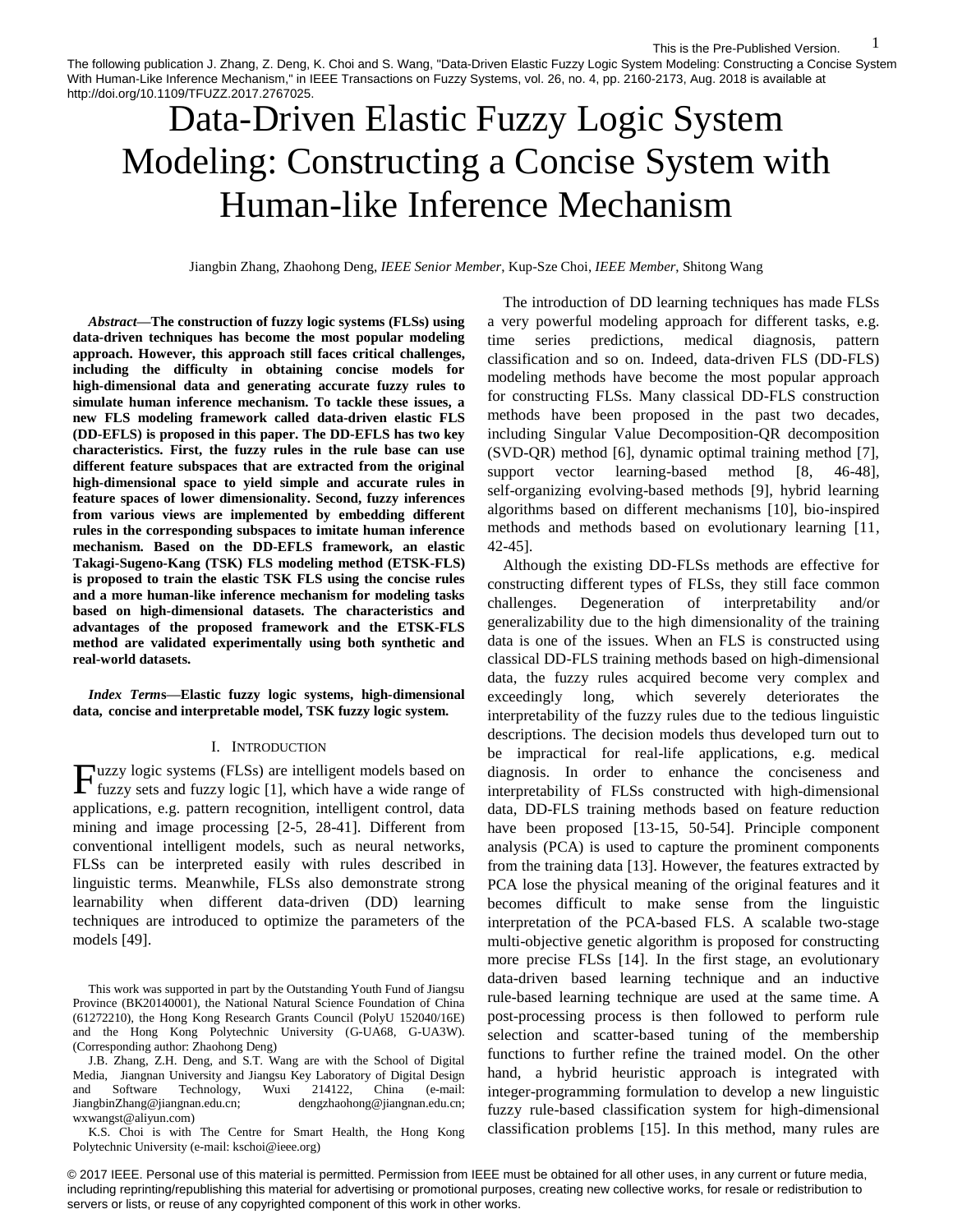generated heuristically for each class, which are then selected to form a pool of rules via integer-programming formulation. Other feature selection based methods have also been adopted to develop more compact fuzzy systems [50-54]. For example, feature selection and granularity learning have been used to generate genetic fuzzy rule-based classification systems [51].

Besides interpretability, the generalization performance of the trained FLS may also be deteriorated due to the high-dimensional data. If the size of the high-dimensional datasets is small, the trained models are prone to over-fitting. This situation can be further aggravated if noisy features are embedded in the data space. To overcome the effect of high-dimensional data on generalizability, the structural risk minimization technique that is used in support vector machine has been introduced for parameter learning in DD-FLS construction methods [12, 21].

Another issue with most existing DD-FLS construction methods is that the FLSs are all developed to generate all the fuzzy rules in the same feature space [6-10, 42-45], which does not always in line with the operations of human inference mechanism. To better simulate the mechanism, elastic feature space is more appropriate for characterizing different views.

The above analyses indicate that constructing FLSs with concise and interpretable fuzzy rules remains a challenge. In addition, in most existing DD-FLS construction methods, the assumption that all rules are generated from the same feature space is not necessarily valid and inconsistent with human inference mechanism. To this end, a data-driven elastic FLS (DD-EFLS) framework is proposed in this study. Based on this framework, an elastic TSK-FLS (ETSK-FLS) algorithm is developed for the construction of TSK FLS based on high-dimensional data. In the ETSK-FLS, soft subspace clustering (SSC) technique is first adopted to determine the optimal partition of the input space and to obtain important feature subsets for different clusters. With the SSC results obtained based on the input data of the training dataset, the antecedent parameters of the TSK FLS are estimated and fixed in different subspaces. The parameter learning of the consequents is then transformed to the parameter estimation of a linear model in the mapping hidden feature space. Finally, L2-norm penalty and structural risk minimization-based techniques are used to optimize the consequent parameters.

The contributions of this study are three folded. First, the elastic framework DD-EFLS is proposed for FLS construction. When compared with the classical DD-FLS framework, it is advantageous in that the FLSs constructed under the proposed framework can extract important features for different rules from high-dimensional data. Besides, the antecedents and consequents in different fuzzy rules can be described in the corresponding feature subspaces, which is analogous to the inference mechanism of humans, e.g. different experts usually make an inference from different views for the same problem.

Second, the ETSK-FLS algorithm, proposed within the DD-EFLS framework for TSK FLS construction, adopts fewer features to construct the fuzzy rules. Hence, the rules obtained are more concise and can be interpreted more easily by simple linguistic description. Furthermore, since noisy features can be removed effectively by the ETSK-FLS algorithm, the robustness of TSK FLS constructed by ETSK-FLS remains high even if the original feature space of the high-dimensional data contains noisy features. Within the DD-EFLS framework, human-like inference mechanism also exhibits in the TSK FLS constructed by ETSK-FLS since each fuzzy rule of the trained system implements the inference in its individual view.

Third, the proposed DD-EFLS framework and the ETSK-FLS algorithm are validated comprehensively by experiments conducted on both synthetic and real-world high-dimensional datasets.

The rest of this paper is organized as follows. The model structure of the classical DD-FLS framework is briefly described in Section II. The DD-EFLS framework proposed for data-driven FLS construction with high-dimensional data is presented in Section III. In Section IV, the ETSK-FLS algorithm is proposed for the construction of TSK FLS based on the DD-EFLS framework. The experimental studies conducted to validate the DD-EFLS framework and the proposed ETSK-FLS algorism are reported in Section V. Finally, conclusions and future work are given in Section VI. For clarity and easy reference, the abbreviations used in this paper are listed in Table I.

| Tuble 1 The upple (human uped in this puper |                                               |  |  |  |
|---------------------------------------------|-----------------------------------------------|--|--|--|
| Abbreviations                               | Descriptions                                  |  |  |  |
| <b>FLS</b>                                  | Fuzzy logic system                            |  |  |  |
| <b>MLFLS</b>                                | Mamdani-Larsen fuzzy logic system             |  |  |  |
| <b>TSK FLS</b>                              | Takagi-Sugeno-Kang fuzzy logic system         |  |  |  |
| <b>DD-FLS</b>                               | Data-driven fuzzy logic system                |  |  |  |
| <b>DD-EFLS</b>                              | Data-driven elastic fuzzy logic system        |  |  |  |
| <b>ETSK-FLS</b>                             | Elastic Takagi-Sugeno-Kang fuzzy logic system |  |  |  |
| <b>SSC</b>                                  | Soft subspace clustering                      |  |  |  |
| <b>EWKM</b>                                 | Entropy weighting k-means                     |  |  |  |

#### **Table I The abbreviations used in this paper**

#### II. CLASSICAL DD-FLS CONSTRUCTION

The two major FLSs used in classical DD-FLS construction methods are the Mamdani-Larsen fuzzy logic system (ML FLS) [16, 17] and the TSK FLS [18, 19]. While having the same antecedents (If-parts), the two models differ in the consequents (THEN-parts) of the fuzzy rules. As shown in Table II,  $A_i^k$  is a fuzzy subset subscribed by the input variable  $x_i$  for the *k*th rule in the antecedents;  $\wedge$  is a fuzzy conjunction operator and  $K$  is the number of fuzzy rules in the rule base. Each rule is premised on the input vector  $\mathbf{x} = (x_1, x_2, \dots, x_d)^T$  and maps the fuzzy sets in the input space  $A^k \subset R^d$  to a fuzzy set in the output space, denoted by  $B^k(b_k, v_k)$  in ML FLS or by a varying fuzzy singleton  $f^{k}(\mathbf{x})$  in TSK FLS. For the consequents of ML FLS,  $B^k(b_k, v_k)$  is a fuzzy set with centroid  $b_k$  and fuzziness index  $v_k$ , while for TSK FLS, the consequent  $f^k(x)$ denotes a varying singleton which is a function of the input vector **x** . The fuzzy membership function in the input space  $A^k \subset R^d$  is denoted by  $\mu^k(x)$ , which is the firing strength of the *k*th rule.  $\mu^k(x)$  is obtained by taking a fuzzy conjunction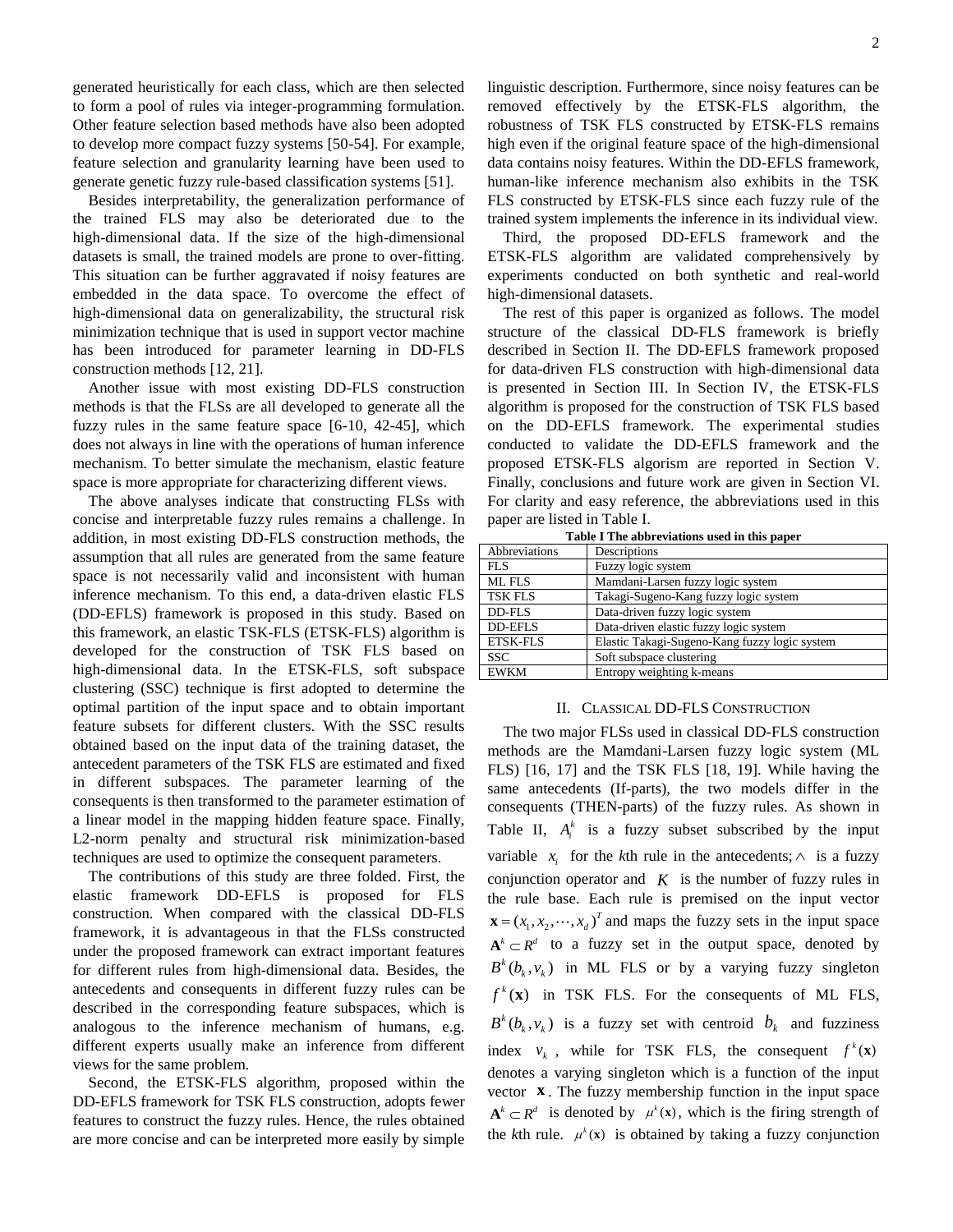of the membership functions of all the fuzzy subsets in the antecedents, i.e.,

ntecedents, i.e.,  
\n
$$
\mu^{k}(\mathbf{x}) = \mu_1^{k}(x_1) \wedge \mu_2^{k}(x_2) \wedge \dots \wedge \mu_d^{k}(x_d)
$$
\n(1)

Here, a commonly used conjunction operator is multiplication. When this operator is used,  $\mu^k(\mathbf{x})$  can be expressed as follows:

$$
\mu^{k}(\mathbf{x}) = \prod_{i=1}^{d} \mu_{i}^{k}(x_{i})
$$
\n(2)

When multiplication and addition are employed respectively as the implication operator and the combination operator, and the center of gravity as the defuzzification operator, the output of the ML FLS and TS FLS can be presented respectively as follows.

$$
y_{ML}^0 = \sum_{k=1}^K \frac{\mu^k(\mathbf{x}) \cdot v_k}{\sum_{k=1}^K \mu^k(\mathbf{x}) \cdot v_k} b_k \tag{3}
$$

$$
y_{TSK}^0 = \sum_{k=1}^K \frac{\mu^k(\mathbf{x})}{\sum_{k'=1}^K \mu^k(\mathbf{x})} f^k(\mathbf{x})
$$
(4)

Compared with conventional intelligent models, classical FLSs are distinguished by their interpretability and learnability. Since real-world data are more readily available nowadays, DD-FLS construction methods have become a popular approach. However, its advantages are largely realized for low-dimensional data only. When the data dimensionality is high, the classical DD-FLS construction methods become problematic, as discussed in Section I.

| Table II Fuzzy rules used in classical DD-FLS models |  |
|------------------------------------------------------|--|
|------------------------------------------------------|--|

| <b>Type</b>                                                                                                             | <b>Fuzzy Rules</b>                                                                             |                                        |  |  |  |  |
|-------------------------------------------------------------------------------------------------------------------------|------------------------------------------------------------------------------------------------|----------------------------------------|--|--|--|--|
|                                                                                                                         | Antecedents (IF-parts)                                                                         | <b>Consequents (THEN-parts)</b>        |  |  |  |  |
| ML FLS                                                                                                                  | IF $x_1$ is $A_1^k \wedge x_2$ is $A_2^k \wedge \ldots \wedge x_d$ is $A_d^k$ , $k=1,\ldots,K$ | THEN $y^k$ is $B^k(b_\nu, v_\nu)$      |  |  |  |  |
| TSK FLS                                                                                                                 |                                                                                                | <b>THEN</b> $y^k$ is $f^k(\mathbf{x})$ |  |  |  |  |
| Note: All the rules have a common feature space, i.e., inference is implemented from a common view for all fuzzy rules. |                                                                                                |                                        |  |  |  |  |

| Table III Fuzzy rules developed within the DD-EFLS framework                                                      |                                                                                   |                                   |  |  |  |  |
|-------------------------------------------------------------------------------------------------------------------|-----------------------------------------------------------------------------------|-----------------------------------|--|--|--|--|
| <b>Type</b>                                                                                                       | <b>Fuzzy Rules</b>                                                                |                                   |  |  |  |  |
|                                                                                                                   | <b>Antecedents (IF-parts)</b>                                                     | <b>Consequents (THEN-parts)</b>   |  |  |  |  |
| ML FLS                                                                                                            | IF $x_1^k$ is $A_1^k \wedge x_2^k$ is $A_2^k \wedge  \wedge x_{m}^k$ is $A_{m}^k$ | THEN $y^k$ is $B^k(b_k, v_k)$     |  |  |  |  |
| TSK FLS                                                                                                           | $\mathbf{x}^{k} = (x_1, x_2, \dots, x_{m_k})^{T}$ , $k = 1, \dots, K$             | THEN $y^k$ is $f^k(\mathbf{x}^k)$ |  |  |  |  |
| Note: Each rule has its individual feature space. Inference is implemented with fuzzy rules from different views. |                                                                                   |                                   |  |  |  |  |

## III. DD-EFLS FRAMEWORK FOR HIGH-DIMENSIONAL DATA

In this section, the new DD-EFLS framework is proposed for the construction of data-driven FLSs with high-dimensional data. Table III shows the structure of the fuzzy rules that are developed for the classical FLS models in the DD-EFLS framework.

The differences between DD-FLS and DD-EFLS can be seen by comparing Table II with Table III. For the antecedents (IF-part), each rule of a classical FLS used with the DD-FLS framework is constructed by using all the features of the input vector, i.e.,  $\mathbf{x} = (x_1, x_2, \dots, x_d)^T$ . Thus, all the rules have the same input space. However, in the proposed DD-EFLS framework, different feature subsets are adopted for different rules. For example, the kth rule in the DD-EFLS framework is associated with the input vector  $\mathbf{x}^k = (x_1^k, x_1^k, \dots, x_{m_k}^k)^T$ , which

is a vector containing  $m_k$  features extracted from the full features. While the THEN-part of the ML FLS in the DD-FLS framework and the proposed DD-EFLS framework are the same, the THEN-part of the TSK FLS in the DD-EFLS is distinct from that in the classical DD-FLS framework. Different feature sets are adopted as variables in the varying singleton functions of the consequents for TSK FLS in the two frameworks.

**Remarks**: For the classical ML FLS and TSK FLS, where

the parameters of the model are adjusted based on expert knowledge, the use of the fuzzy rules in Table III is a natural choice and can be readily realized. However, it is non-trivial to use these fuzzy rules in the DD-EFLS construction methods due to the difficulty in determining the subspaces for each fuzzy rule based on the available training data. When different subspaces are considered for different rules, the data-driven learning algorithms of the model can become very complicated. Hence, the novelty here lies in the use of the fuzzy rules in Table III for the DD-EFLS construction methods.

## IV. SOFT SUBSPACE CLUSTERING AND L2 NORM PENALTY-BASED ELASTIC TSK FLS CONSTRUCTION

## *A. The ETSK-FLS*

While the DD-EFLS is a promising framework for constructing high-dimensional data-driven FLSs, the realization of these types of FLSs is not straightforward. In this section, the ETSK-FLS algorithm is proposed for the construction of the TSK FLS within the DD-EFLS framework. The process is described in the diagram shown in Fig. 1.

The process contains two main parts. In Part 1, a rule generation method based on SSC technique [20, 22] is proposed. The main purpose of this part is to acquire important features for each rule. For the different rules, various feature subsets are adopted to construct the fuzzy sets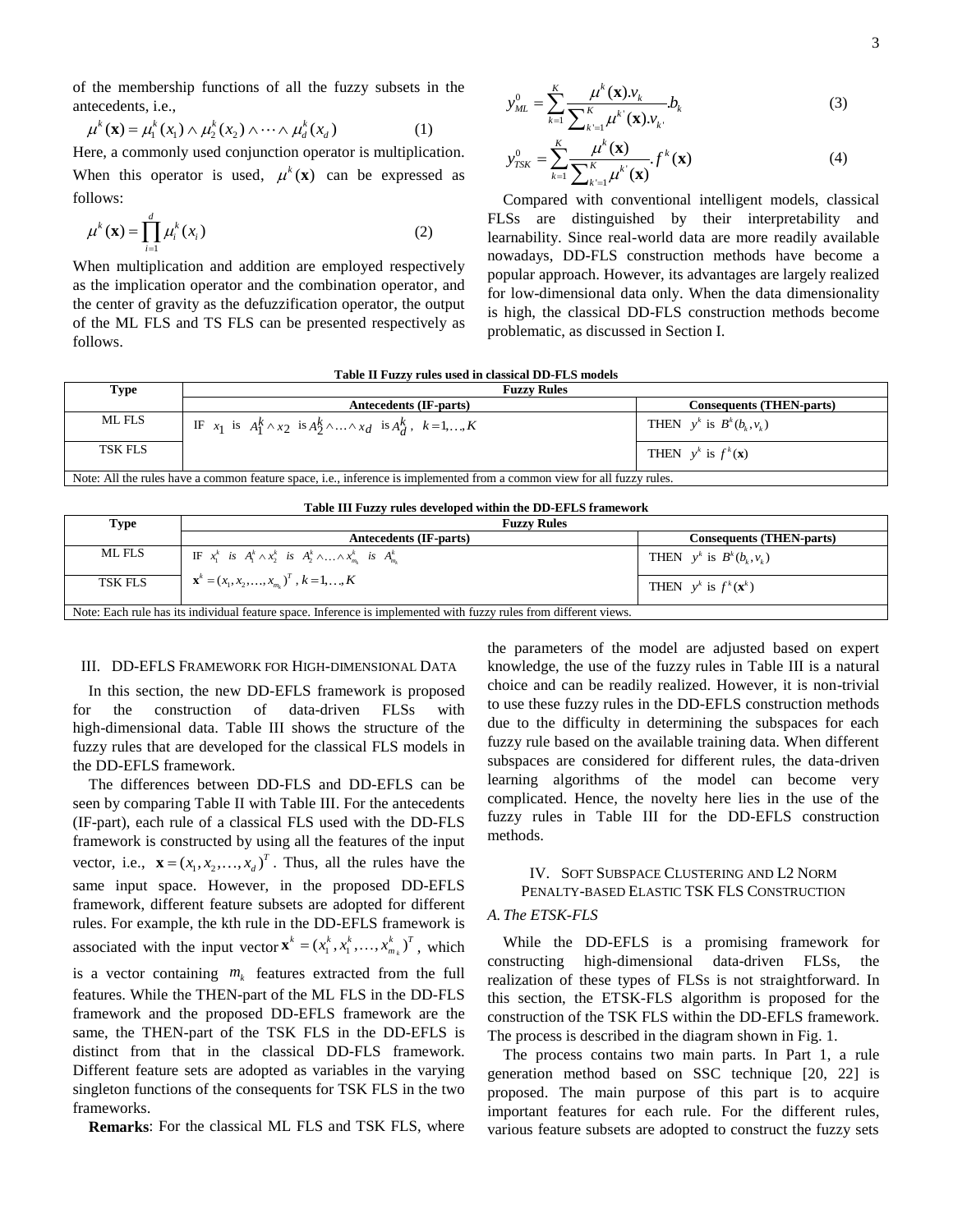in the antecedents. The feature subsets used for the varying singleton functions of different rules in the consequents are determined accordingly. In Part 2, an  $\varepsilon$ -insensitive learning strategy based on an L2-norm penalty [21] is used to optimize the consequent parameters by introducing a learning technique for minimizing the structural risks. These two parts will be described in detail in the two subsections below.



**Fig. 1 The process of ETSK-FLS construction.**

#### *B. SSC-based Feature Extraction and Antecedents Generation*

SSC techniques have attracted increasing attention due to their promising performance in high-dimensional data clustering [20, 22], where the data can be grouped into different clusters and their related subspace, i.e., the important feature subsets associated with different clusters. In FLS modeling, clustering is widely used as effective space partitioning techniques. However, classical clustering techniques do not give the importance of the features for each fuzzy rule, and therefore not effective for FLS modeling in the DD-EFLS framework. On the contrary, SSC not only partitions the data into different clusters but also informs the importance of the features. These characteristics make SSC a very appropriate method for generating the fuzzy rules of the FLS in the proposed DD-EFLS framework.

## *1) Subspace Clustering Algorithm EWKM*

Many SSC algorithms have been proposed, including various fuzzy weighting subspace clustering algorithms and entropy weighting subspace clustering algorithms [20, 28]. In this study, a benchmarking SSC algorithm – the entropy weighting K-means clustering algorithm (EWKM)  $[22]$  – is adopted to generate the initial fuzzy rules of the TSK FLS in

the DD-EFLS framework. In the EWKM, the following objective is used to optimize the partitioning of the data,  

$$
J_{EWKM}(\mathbf{U}, \mathbf{V}, \mathbf{W}) = \sum_{i=1}^{C} \sum_{j=1}^{N} u_{ij} \sum_{k=1}^{D} w_{ik} (x_{jk} - v_{ik})^2 + \gamma \sum_{i=1}^{C} \sum_{k=1}^{D} w_{ik} \ln w_{ik}
$$

$$
s.t. \t u_{ij} \in \{0,1\}, \sum_{i=1}^{C} u_{ij} = 1, 0 < \sum_{j=1}^{N} u_{ij} < N, 0 \le w_{ij} \le 1, \sum_{k=1}^{D} w_{ik} = 1. \tag{5}
$$

where  $C$ ,  $N$  and  $D$  are the number of clusters, data and features respectively.  $U = [u_{ij}]_{c \times N}$  denotes the hard partition matrix, with its element  $u_{ij}$  denoting whether the *j*th data belongs to the *i*th cluster. Note that the column matrix **U** only has one element equal to 1, indicating that each instance only belongs to a certain cluster.  $V = [v_{ik}]_{C \times D}$  is the cluster center matrix, with element  $v_{ik}$  denoting the *k*th feature of the *i*th cluster center.  $\mathbf{W} = [w_{ik}]_{c \times D}$  is the weight matrix, with *wik* denoting the importance of the *k*th feature in the *i*th cluster.

Based on the available data and the EWKM clustering algorithm, the optimal clustering center matrix  $V^*$ , the partition matrix  $U^*$  and the feature weight matrix  $W^*$  can be obtained. Knowledge of the clustering results can then be used to generate the initial fuzzy rules for the TSK FLS in the DD-EFLS framework.

## *2) Extracting Features for Different Rules based on EWKM*

The optimal feature weight matrix  $W^*$  can be used to determine the important features for each rule. The row vector  $\mathbf{w}_k$  of  $\mathbf{W}^*$  denotes the importance of the features in the associated cluster. Once the information of the *k*th cluster is employed to generate the  $k$ th fuzzy rule,  $w_k$  can be used to identify the important features in this rule, where features with large weight value should be selected. If the full feature space is expressed as  $\mathbf{x} = (x_1, x_2, \dots, x_d)^T \in \mathbb{R}^d$ , the important features that have been selected for the *k*th fuzzy rule can be

expressed as follows:  
\n
$$
(x_1^k, x_2^k, \cdots, x_{m_k}^k)
$$
  $k = 1, 2 \cdots, K,$  (6)

where  $m^k$  is the number of features extracted from the full feature space for the *k*th fuzzy rule. In practical applications, we can use different feature selection criteria to determine the final feature subsets for different rules based on **W**\* . Two feasible approaches are given below:

(a) Fix the number of important features. Given a number  $m$ , where  $1 \le m \le D$ , the  $m$  features with the largest weight values in  $W_k$  are selected for the  $k$ th fuzzy rule. In this strategy, equal number of features are selected from all the fuzzy rules, i.e.,  $m = m_1 = m_2 = \cdots = m_K$ . Note that the feature subsets of different rules may differ greatly.

(b) Fix the threshold of the weight. For example, we can set a threshold  $\eta = \frac{\gamma}{D}$ , where  $\gamma$  ( $0 \le \gamma \le D$ ) is an adjustable parameter. The features with the weights in  $w_k$  that are larger than  $\eta$  are taken as the important features for the *k*th fuzzy rule. In this strategy, the numbers of features selected for different rules may differ.

For the consequents of TSK FLS in the DD-EFLS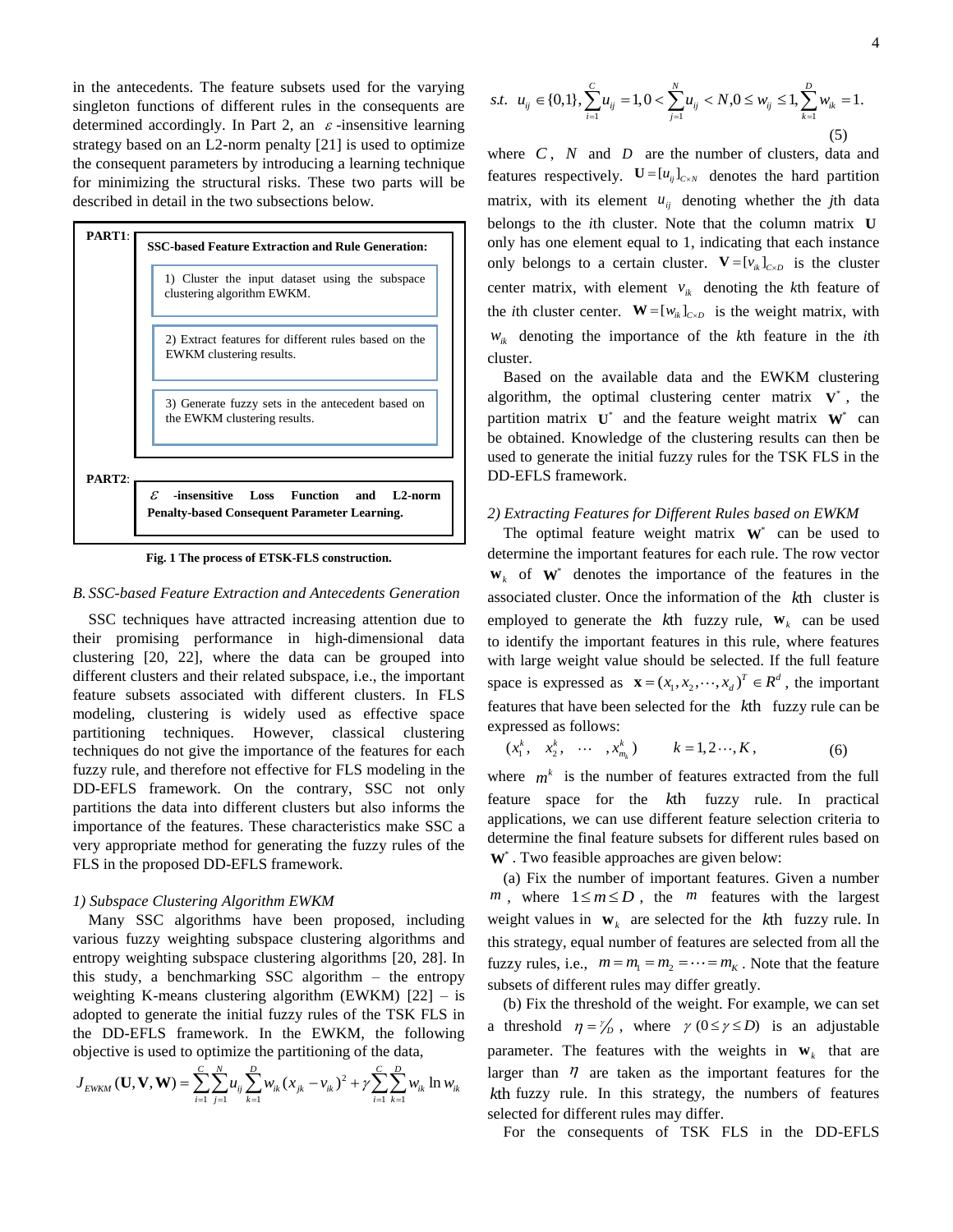framework, the corresponding input variable can be determined according to the selected features of each rule. For example, if  $\mathbf{x}^k = (x_1^k, \dots, x_{m_k}^k)^T$  denotes the feature vector selected for the *k*th fuzzy rule, the corresponding input vector of the fuzzy singleton function  $f^k(\mathbf{x}^k)$  in the consequents can be determined. In this case, if a linear function is adopted, the corresponding fuzzy singleton

function 
$$
f^k(\mathbf{x}^k)
$$
 can be expressed as  

$$
f^k(\mathbf{x}^k) = p_0^k + p_1^k x_1^k + \dots + p_{m_k}^k x_{m_k}^k, \quad k = 1, 2, \dots, K. \quad (7)
$$

## *3) Generating Fuzzy Sets in the Antecedent based on EWKM*

The optimal clustering center matrix  $V^*$  and partition matrix  $U^*$  can be used to determine the antecedent parameters of the fuzzy membership function in a way similar to that in other clustering-based FLS construction methods [12, 27]. The details are given below. Suppose the commonly used Gaussian membership function is employed as the fuzzy membership function, the fuzzy membership function of the *i*th fuzzy set  $A_i^k$  in the  $k$ th fuzzy rule can be expressed as

$$
\mu_{A_i^k}(x_i^k) = \exp[\frac{-(x_i^k - c_i^k)^2}{2\delta_i^k}]
$$
\n(8)

where the parameters  $c_i^k$  and  $\delta_i^k$  can be estimated by applying the clustering results of the EWKM clustering algorithm to the input data of the training dataset, i.e.,

$$
c_i^k = \sum_{j=1}^N u_{kj} x_{ji}^k / \sum_{j=1}^N u_{kj}, \quad i = 1, ..., m_k,
$$
  
\n
$$
\delta_i^k = h \sum_{j=1}^N u_{kj} (x_{ji}^k - c_i^k)^2 / \sum_{j=1}^N u_{kj}.
$$
\n(10)

 $\frac{1}{1}$   $\frac{1}{1}$   $\frac{1}{1}$   $\frac{1}{1}$   $\frac{1}{1}$ Here,  $x_{ji}^k$  denotes the *i*th feature in the vector  $\mathbf{x}_j^k = (x_{j,1}^k, \dots, x_{j,m_k}^k)^T$ ;  $\mathbf{x}_j^k$  contains  $m_k$  important features associated with the *k*th fuzzy rule, and these features are extracted from the original input instance  $\mathbf{x}_j$  in the original training dataset;  $u_{kj}$  denotes whether the *j*th input instance  $\mathbf{x}_j$  belongs to the *k*th cluster; *h* in (10) is a scale parameter that can be adjusted manually or determined using the cross-validation strategy to find the optimal value [12].

## *C. -insensitive Loss Function and L2-norm Penalty-based Consequent Parameter Learning*

Once the antecedent parameters of the fuzzy rules in the DD-FLS framework are determined, the next step is to optimize the consequent parameters of the trained TSK FLS. This can be achieved using the  $\epsilon$ -insensitive loss function and L2-norm penalty-based learning strategy.

If the fuzzy sets in the antecedents are fixed, the firing strength of each rule can be calculated. When multiplication is used as the conjunction operator, the firing strength of the *k*th rule can be obtained as

$$
\mu^k(\mathbf{x}^k) = \prod_{i=1}^{m_k} \mu_{A_i^k}(x_i^k).
$$
 (11)

Furthermore, if additive combination operator is used, the expressed as

output of the TSK FLS in the DD-EFLS framework can be expressed as\n
$$
y = \sum_{k=1}^{K} \frac{\mu^{k}(\mathbf{x}^{k})}{\sum_{k'=1}^{K} \mu^{k'}(\mathbf{x}^{k'})} f^{k}(\mathbf{x}^{k}) = \sum_{k=1}^{K} \tilde{\mu}^{k}(\mathbf{x}^{k}) f^{k}(\mathbf{x}^{k}), \quad (12)
$$

where

$$
\tilde{\mu}^k(\mathbf{x}^k) = \mu^k(\mathbf{x}^k) / \sum_{k'=1}^K \mu^{k'}(\mathbf{x}^{k'}).
$$
\n(13)

The output of the TSK FLS in (12) can be further transformed into the linear form as follows,

$$
y_{ETSKFS} = \mathbf{p}_s^T \mathbf{x}_s,
$$
 (14)

where  $\mathbf{p}_g$  is the combined vector of the consequent parameters and  $\mathbf{x}_g$  is the mapping vector derived with the fuzzy inference rules from the original input instance **x** . These two vectors  $\mathbf{x}_g$  and  $\mathbf{p}_g$  can be constructed as follows,

lows,  

$$
\mathbf{x}_{e}^{k} = (1, \mathbf{x}^{k})^{T} = (1, x_{1}^{k}, x_{2}^{k}, ..., x_{m_{k}}^{k})^{T}, \quad k = 1, 2, ..., K; \quad (15)
$$

$$
\tilde{\mathbf{x}}^{k} = \tilde{\mu}^{k}(\mathbf{x}^{k})\mathbf{x}_{e}^{k} \quad k = 1, 2, ..., K \tag{16}
$$

$$
\mathbf{x}_g = ((\tilde{\mathbf{x}}^1)^T, (\tilde{\mathbf{x}}^2)^T, \cdots, (\tilde{\mathbf{x}}^K)^T)^T;
$$
\n(17)

$$
\mathbf{p}^{k} = (p_0^k, p_1^k, \cdots, p_{m_k}^k)^T, \quad k = 1, 2, \dots, K \tag{18}
$$

$$
\mathbf{p}_g = ((\mathbf{p}^1)^T, (\mathbf{p}^2)^T, \cdots, (\mathbf{p}^K)^T)^T.
$$
 (19)

Many objective criteria are available to optimize the consequent parameters of the ETSK FLS, e.g. the least square method [23] and methods based on the  $\varepsilon$ -insensitive loss function [21, 24]. In this work, the consequent parameter  $\mathbf{p}_g$ is optimized based on the  $\varepsilon$ -insensitive loss function and the L2-norm penalty-based method. This learning strategy has been shown to be particularly effective [12, 21].

Given a scalar  $g_i$  and a vector  $\mathbf{g} = (g_1, g_2, \dots, g_d)^T$ , the definition of the  $\varepsilon$ -insensitive loss function can be expressed as

$$
|g_i|_{\varepsilon} = \begin{cases} g_i - \varepsilon, & g_i > \varepsilon \\ 0, & g_i \le \varepsilon \end{cases}
$$
 (20)

$$
|\mathbf{g}|_{\varepsilon} = \sum_{i=1}^{d} |g_{i}|_{\varepsilon} . \tag{21}
$$

where  $\varepsilon$  is a positive constant.

Given a training dataset  $D_{train} = {\mathbf{x}_i, y_i}$ ,  $\mathbf{x}_i \in R^d$ ,  $y_i \in R$ ,  $i = 1, 2, \dots, N$ , the corresponding optimization criterion of the TSK FLS in (12), based on the  $\varepsilon$ -insensitive loss function, is defined as

$$
\text{find as} \\
 \min_{\mathbf{P}_g} \ E = \sum_{i=1}^N | y_{ETSK-FLS,i} - y_i |_{\varepsilon} = \sum_{i=1}^N | \mathbf{p}_g^T \mathbf{x}_{gi} - y_i |_{\varepsilon} \,. \tag{22}
$$

In general, the inequalities  $\mathbf{p}_s^T \mathbf{x}_{si} - y_i < \varepsilon$  and  $y_i - \mathbf{p}_s^T \mathbf{x}_{si} < \varepsilon$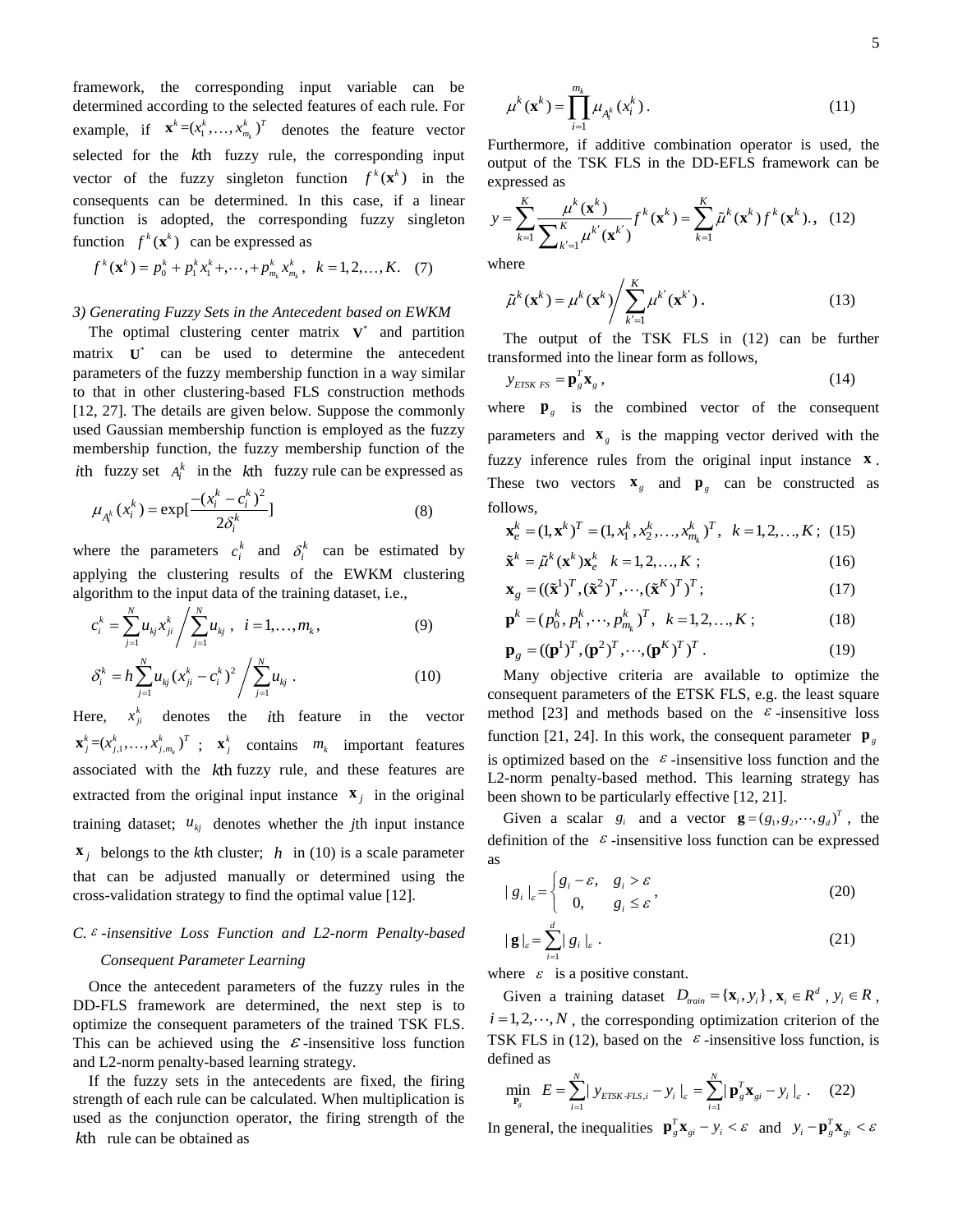are not satisfied for all training data. By introducing the slack variables  $\xi_i^* \ge 0$ ,  $\xi_i^- \ge 0$  and the L2-norm penalty terms, the optimization can also be written as

$$
\min_{\mathbf{p}_g, \xi_i^*, \xi_i^-} E = \sum_{i=1}^N ((\xi_i^+)^2 + (\xi_i^-)^2),
$$
\n
$$
s.t. \begin{cases} y_i - \mathbf{p}_g^T \mathbf{x}_{gi} < \varepsilon + \xi_i^+ \\ \mathbf{p}_g^T \mathbf{x}_{gi} - y_i < \varepsilon + \xi_i^- \end{cases} \forall i.
$$
\n
$$
(23)
$$

By introducing the regularization term and the penalty term of the insensitive parameter  $\varepsilon$ , as in some existing L2-norm penalty-based methods like L2-SVR [25], the optimization

$$
\begin{aligned}\n\text{Divergence} & \text{In the image:} \\
\text{subjective can be further expressed as} \\
\min_{\mathbf{P}_g, \xi^+, \xi^-, \varepsilon} L(\mathbf{P}_g, \xi^+, \xi^-, \varepsilon) &= \frac{1}{\tau} \cdot \frac{1}{N} \cdot \sum_{j=1}^N ((\xi_i^+)^2 + (\xi_i^-)^2) + \frac{2}{\tau} \varepsilon + \frac{1}{2} \mathbf{P}_g^T \mathbf{P}_g \\
\text{s.t } \begin{cases}\n\mathbf{y}_i - \mathbf{P}_g^T \mathbf{x}_{gi} < \varepsilon + \xi_i^+ \\
\mathbf{P}_g^T \mathbf{x}_{gi} - \mathbf{y}_i < \varepsilon + \xi_i^- \\
\end{cases}\n\end{aligned}\n\quad (24)
$$

In (24),  $\tau$  is a positive constant used to balance the complexity of the regression model and the error tolerance. However, solving this optimization problem is non-trivial. A commonly used strategy is to transform it into the dual problem as follows (The derivation is given in Appendix 1 of

the Supplementary Materials section).  
\n
$$
\max_{\lambda^+, \lambda^-} -\sum_{i=1}^N \sum_{j=1}^N (\lambda_i^+ - \lambda_i^-)(\lambda_j^+ - \lambda_j^-) \cdot \mathbf{x}_{si}^T \mathbf{x}_{sj} - \frac{N\tau}{2} \sum_{i=1}^N (\lambda_i^+)^2 -\frac{N\tau}{2} \sum_{i=1}^N (\lambda_i^-)^2 + \sum_{i=1}^N \lambda_i^+ \cdot y_i \cdot \tau - \sum_{i=1}^N \lambda_i^- \cdot y_i \cdot \tau
$$
\n
$$
\text{s.t. } \sum_{i=1}^N (\lambda_i^+ + \lambda_i^-) = 1, \lambda_i^+ \ge 0, \lambda_i^- \ge 0 \quad \forall i. \tag{25}
$$

In (25), the solution variables are the Lagrangian multipliers. According to the [Karush-Kuhn-Tucker \(](http://www.baidu.com/link?url=KBZgyrU7KMagLL8CBPx9j80GRlW6360gR40gflMn4q_JutnUGGIm6YUFEG_zLU4Nk51U_6WIDUwY3WYFIH86TaDta7CAFKMOwO_ju4l4UgyrMPvSFrSmlNHK2vew7D6I)KKT) conditions, the relationship between the optimal solutions of the primal problem in (24) and the dual problem in (25) can be expressed as follows.

$$
\mathbf{p}_g = \frac{2}{\tau} \sum_{i=1}^N (\lambda_i^+ - \lambda_i^-) \mathbf{x}_{gi},
$$
 (26)

$$
\xi_i^+ = N \lambda_i^+, \tag{27}
$$

$$
\xi_i^- = N \lambda_i^-,
$$
\n
$$
\frac{N}{N} \qquad N \frac{N}{N} \qquad (28)
$$

$$
\zeta_{i} = N\lambda_{i}, \qquad (28)
$$
\n
$$
\varepsilon = \sum_{i=1}^{N} (\lambda_{i}^{+} - \lambda_{i}^{-}) \mathbf{x}_{si} - \frac{N}{2} \sum_{i=1}^{N} ((\lambda_{i}^{+})^{2} + (\lambda_{i}^{-})^{2})
$$
\n
$$
-\frac{1}{\tau} \sum_{i=1}^{N} \sum_{j=1}^{N} (\lambda_{i}^{+} - \lambda_{i}^{-}) (\lambda_{j}^{+} - \lambda_{j}^{-}) \mathbf{x}_{gi}^{T} \mathbf{x}_{gi}. \qquad (29)
$$

Once the solution of (25) is obtained, the optimal consequent parameters of the TSK FLS in the DD-EFLS framework can be determined using (26).

#### *D.The ETSK-FLS Algorithm*

With the results obtained from sections IV-B and IV-C, the construction of the TSK FLS in the DD-EFLS framework based on SSC and  $\varepsilon$ -insensitive loss-based ETSK-FLS algorithm is described as follows.

*Algorithm of ETSK-FLS*

|         | Stage 1: The construction of the antecedents of the TSK FLS based on SSC                               |
|---------|--------------------------------------------------------------------------------------------------------|
| Step 1: | Initialize the number of fuzzy rules $K$ and the width in the                                          |
|         | Gaussian membership function $h$ . Set the weight threshold $\gamma$                                   |
|         | or the number of selected features $m = m_1 = m_2 = \cdots = m_k$ . Set                                |
|         | the training dataset $D_{\text{train}} = {\mathbf{x}_i, y_i}$ , $\mathbf{x}_i \in R^d$ , $y_i \in R$ , |
|         | $i=1,\dots,N$ .                                                                                        |
| Step 2: | Implement EWKM clustering on the input dataset $\{x_i\}$ . Divide                                      |
|         | $\{x_i\}$ into K clusters and obtain the partition matrix U. Set                                       |
|         | the cluster center matrix $V$ and the feature weight matrix $W$ .                                      |
| Step 3: | Match each cluster to a fuzzy rule. Determine the important                                            |
|         | features for each rule using W and $\gamma$ (or m).                                                    |
| Step 4: | Estimate the parameters of the fuzzy membership functions with                                         |
|         | $(9)$ and $(10)$ .                                                                                     |
|         | Stage 2: The learning of consequents of the TSK FLS based on                                           |
|         | $\varepsilon$ -insensitive loss and the structural risk minimization strategy                          |
| Step 5: | Set the regularization parameter $\tau$ in (24) and (25).                                              |
| Step6:  | Solve the optimal consequent parameters using $(25)$ and $(26)$ .                                      |
|         | Stage 3: The integrated stage of the TSK FLS                                                           |
| Step 7: | The final TSK FLS in the DD-EFLS framework is constructed                                              |
|         | with the antecedent and consequent parameters obtained in                                              |
|         | Stage 1 and Stage 2.                                                                                   |

## *E. Theoretical Analysis of the ETSK-FLS Algorithm*

#### *1) Model Complexity*

The complexity of the TSK FLS constructed by the ETSK-TLS algorithm is determined by the total number of parameters involved in the final decision model. If *mk* features are selected in the  $k$  th rule and the Gaussian membership function is adopted, the numbers of parameters in the antecedents and consequents are  $2m_k$  and  $m_k + 1$ respectively. Therefore, the complexity of the final decision model is  $\sum_{k=1}^{K} (3m_k + 1)$ , where *K* is the number of fuzzy rules. For a TSK FLS that is trained by the classical DD-FLS algorithms, the model complexity is  $(3d+1)K$ , where d is the number of features. For high-dimensional data,  $m_k \le d$ , and therefore  $\sum_{k=1}^{K} (3m_k + 1) \leq (3d+1)K$ , i.e., the model complexity of the TSK FLS trained by the proposed ETSK-FLS algorithm is less than that trained by the classical DD-FLS constructions algorithms.

#### *2) Computational Time Complexity*

The ETSK-FLS algorithm contains two main parts: the acquisition of the antecedent parameters of the fuzzy rules by using the EWKM subspace clustering algorithm, and the learning of the consequent parameters based on the classical  $\epsilon$ -insensitive criterion and L2-norm penalty terms. For the first part, the computational complexity of the EWKM algorithm is  $O(TNCd)$  where  $T$ ,  $N$ ,  $C$  and  $d$  are the number of iterations, data, clusters and features respectively. For the second part, the training of the consequent parameters is a QP optimization problem. Since the time complexity of a typical QP solution is  $O(N^2)$ , the total time complexity of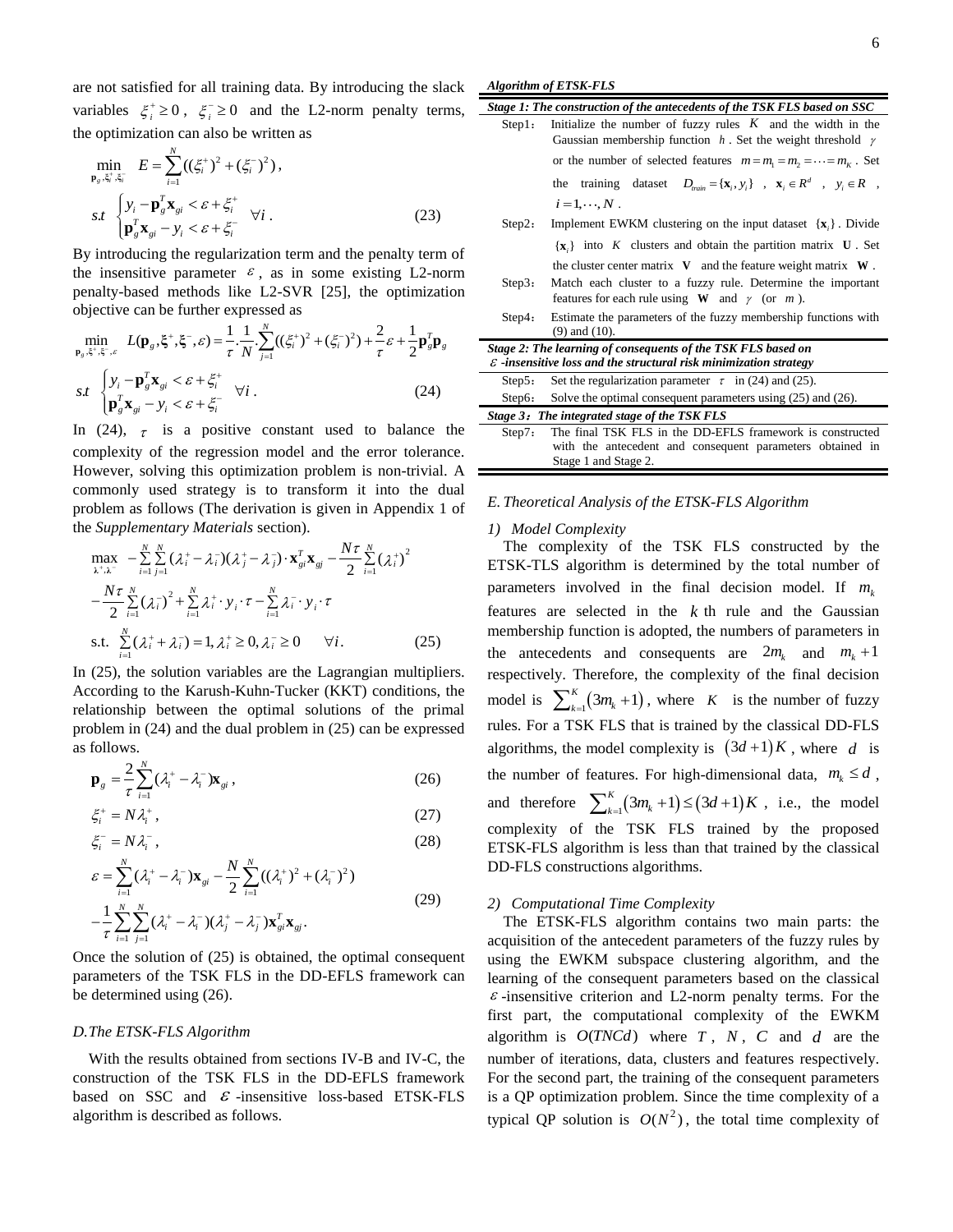the proposed ETSK-FLS algorithm is  $O(TNCd + N^2)$ . However, if sophisticated QP algorithms such as the working set based algorithm are adopted, the time complexity can be reduced to between  $O(N)$  and  $O(N^2)$ , depending on the algorithm used.

The time complexity of the proposed ETSK-FLS algorithm is competitive with that of existing TSK FLS construction methods. Take the algorithm that employs PCA and L2-TSK-FLS, i.e., PCA+L2-TSK-FLS, as an example. It uses PCA to extract the key features and then L2-TSK-FLS algorithm to construct the TSK FLS based on the new data with the extracted features. The computational time complexity of the PCA+L2-TSK-FLS algorithm contains three components: (i) the time complexity of PCA, which is typically  $O(N^3)$ ; (ii) the time complexity of fuzzy c-means (FCM) clustering, which is  $O(TNC)$  where  $T$ ,  $N$  and  $C$ are the number of iterations, data and clusters respectively; and (iii) the time complexity of consequents training of the fuzzy rules based on the  $\varepsilon$ -insensitive loss function and L2-norm penalty, which is the same as that of the proposed ETSK-FLS algorithm. Therefore, the time complexity of the PCA+L2-TSK-FLS algorithm is  $O(N^3 + TNC + N^2)$ . The experiments conducted to evaluate the computational time complexity of the proposed ETSK-FLS in comparison with the PCA+L2-TSK-FLS will be discussed in Section V-E.

#### V EXPERIMENTS

In this section, the performance of the proposed ETSK-FLS algorithm is evaluated and compared comprehensively with the related methods. The methods adopted for comparison and the experimental settings are first described, followed by the analysis and discussion of their performance on four high-dimensional datasets, involving one synthetic dataset and three real-world datasets.

## *A. Methods and Settings*

## *1) Methods Adopted for Performance Comparison*

In the experiments, the L2-norm penalty-based L2-TSK-FLS [12], the L1-penalty-based L1-TSK-FLS (IQP) [21], and the L1-TSK-FLS (LSSLI) [21] were compared with the proposed ETSK-FLS. Meanwhile, PCA was combined respectively with these three methods to reduce the dimension of the high-dimensional data. Thus, the proposed ETSK-FLS was compared with a total of six methods. A brief description of these methods is given in Table S1 in the *Supplementary Materials* section.

## *2) Parameter Setting*

For the algorithms adopted in the experiments, FCM clustering was used to partition the input space, except for the proposed ETSK-FLS which used the subspace clustering algorithm EWKM instead for the input space partitioning and feature extraction. The fuzzy index of FCM was set to 2. The five-fold cross-validation strategy was adopted to obtain the optimal hyper parameters within a given search grid for each algorithm. The ranges of the search grids of various hyper parameters in the algorithms are given in Table S2 in the *Supplementary Materials* section.

## *3) Performance Indices*

The classification accuracy  $J_{acc}$ , precision  $J_{pre}$  and recall *rec J* are used to evaluate the generalization performance of the classification tasks. Besides, the per-class accuracy

$$
J_{\text{perclas}} = \frac{\text{Number of test samples classified correctly in a certain class}}{\text{Number of test samples in a certain class}} \tag{30}
$$

is also used in some experiments.

In particular, another index  $J_{comp}$  is adopted to evaluate the model complexity of the final decision model, which is defined as

 $J_{comp}$  = total number of parameters involved in the final decision model. (31)

#### *4) Other Settings*

In the experiments, all the features of the original input data were normalized to the range [-1, 1].

#### *B. Synthetic Dataset*

A synthetic dataset was prepared to evaluate the performance of the proposed ETSK-FLS algorithm effectively. It had three characteristics: (1) a large number of features existed in the dataset; (2) the important features varied in different data subsets; and (3) noisy features embedded in the full feature space. The synthetic dataset thus generated contained 300 instances with 150 features. The instances belonged to three different classes and each class contained 100 instances. Notably, different classes were assigned with important features in the corresponding subspaces. The important features for different classes are listed in Table IV. Random Gaussian noise was introduced into all the other features. The noisy features usually reduce the performance of the classical DD-FLS construction algorithms.

|  |  |  |  |  | Table IV The important features of each class in the synthetic dataset |  |
|--|--|--|--|--|------------------------------------------------------------------------|--|
|  |  |  |  |  |                                                                        |  |

| <b>Class labels</b> | Index number of important features       |
|---------------------|------------------------------------------|
| Class 1             | 2, 10, 17, 30, 41, 50, 88, 100, 114, 120 |
| Class 2             | 10.11.30.31.50.51.80.81.100.101          |
| Class 3             | 6,10,50,63,80,94,100,109,120,123         |

In the classification task, the class labels were used as the output in the model training procedure. Once the TSK FLSs of the different methods were constructed, for a test instance, the label nearest to the FLS output was taken as the predicted label. The details of the procedure are explained as follows. In the training procedure, the labels of the examples (e.g. '1', '2'…, '5') were directly used as the outputs for the training of the TSK FLS regression model. Once the TSK FLS was trained, given an input vector of a test example, the output of the TSK FLS would be a real value, say, '2.11'. Then, among all the labels, the label '2' is nearest to the output and would be taken as the label of the test example. The optimal performance achieved by the proposed method with the five-fold cross-validation strategy and that by the six methods under comparison are reported in Table V. From these results,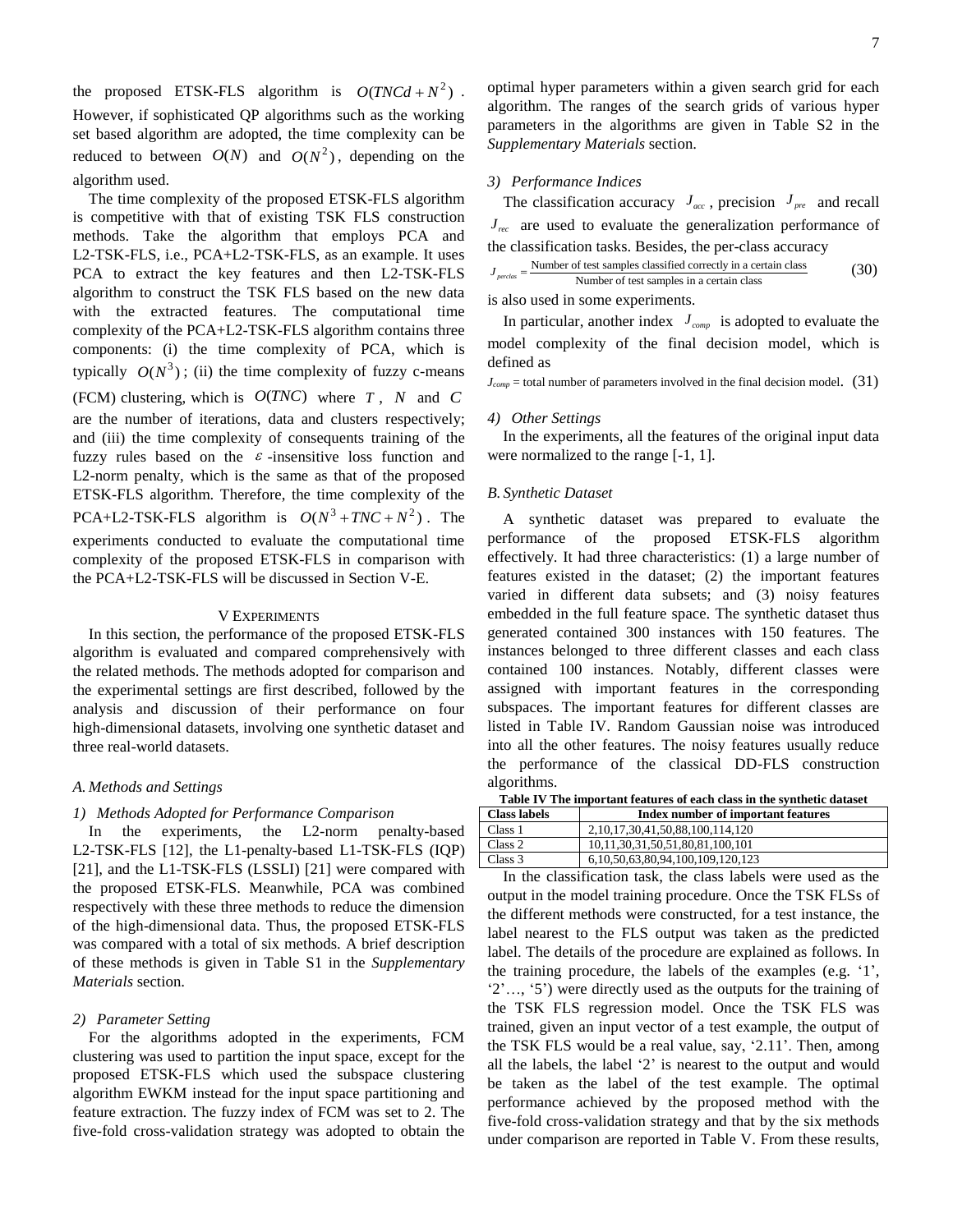the following observations can be obtained.

(1) It can be seen from Table V that, in terms of classification accuracy and model complexity, the proposed ETSK-FLS method showed distinctive advantages over the other six methods. In particular, since the final decision model obtained by the ETSK-FLS algorithm had lower model complexity and produced more concise rules, the fuzzy rules obtained could be interpreted more easily using linguistic expressions. Also, fast decision making was expected with this concise model.

(2) For L2-TSK-F LS,  $\varepsilon$  -TSK-FLS(IQP), and  $\varepsilon$ -TSK-FLS(LSSLI), since all features were regardless used to construct the fuzzy rules, the fuzzy inference was adversely affected by the noisy features and the classification performance was reduced. The rules also became too tedious to be readily explained using linguistic terms. Even though the PCA feature extraction technique was used, many features were still required by the three conventional methods to attain the optimal classification accuracy. For example, the PCA+L2-TSK-FLS method used 86 new features to construct a TSK FLS that could yield optimal classification result. It is noted that although fewer features could be extracted using PCA, the new features were indeed a combination of the original features, which may not have a clear physical meaning and makes it difficult to give a reasonable linguistic explanation of the fuzzy rules.

(3) For the proposed ETSK-FLS, various features of the different fuzzy rules were extracted. The rule base of the TSK FLS obtained by ETSK-FLS thus resembled an expert base, where each rule corresponded to an expert and the associated feature subset corresponded to the view of the expert.

Fig. 2 shows the weight distribution of each cluster obtained by the EWKM clustering algorithm when the optimal classification accuracy was attained. It can be seen from this figure that the features of the three clusters were different, i.e., the corresponding fuzzy rules were generated in different subspaces and implemented by fuzzy inference from different views. Based on the weight distributions and the optimal threshold parameter obtained, i.e.  $\gamma = 1$  as reported in Table V, the extracted features of the three fuzzy rules, namely R1, R2 and R3, are listed in Table VI. By comparing Table IV and Table VI, it is clear that the most important features embedded in different data subsets were effectively detected.

Referring to the antecedent and consequent parameters of the TSK FLS that were finally constructed with the ETSK-FLS and  $\varepsilon$ -TSK-FLS (IQP) methods, as shown respectively in Table S3 and Table S4 in the *Supplementary Materials* section, we can see that the TSK FLS trained by ETSK-FLS with high-dimensional dataset was concise, yielding a system that could be described easily and clearly with linguistic terms. The final decision model constructed by the  $\varepsilon$ -TSK-FLS (IQP) was much more complicated which severely deteriorated the interpretability of the model.

The classification performance of the ETSK-FLS algorithm with different number of rules is given in Table VII. From the results, we can see that the number of clusters, i.e., the number of rules, was a key parameter for the proposed ETSK-FLS algorithm. In particular, a large number of clusters would result in fuzzy model with exceedingly many fuzzy rules. In this case, the model may be overfitted when trained by the training data and the generalizability of the model would be degenerated for the test data. Hence, an appropriate value is necessary for this parameter, which can be obtained with some existing strategies. In this study, this parameter was considered as a hyper parameter and the commonly used cross-validation strategy was adopted to determine the appropriate value within a predefined search grid, as shown in Table S2 in the Supplementary Materials section.

| <b>Method</b>                     | <b>Optimal Parameters</b>                                         | Number of            | <b>Model Complexity</b> |                                    |                     |                      |                      |                      |                                                          |
|-----------------------------------|-------------------------------------------------------------------|----------------------|-------------------------|------------------------------------|---------------------|----------------------|----------------------|----------------------|----------------------------------------------------------|
|                                   |                                                                   | features<br>adopted  | $\boldsymbol{J}_{acc}$  | $J_{\scriptscriptstyle \, pre}^{}$ | $J_{\rm res}$       | J<br>perclas         |                      |                      | $\boldsymbol{J}_{comp}$                                  |
|                                   |                                                                   |                      |                         |                                    |                     | Class 1              | Class 2              | Class 3              |                                                          |
| L2-TSK-FLS                        | $k = 3$ , $h = 0.01$ ,<br>$\tau = 0.01$                           | 150 for each<br>rule | 72.00<br>$\pm 6.17$     | 75.00<br>±12.24                    | 78.73<br>$\pm 4.03$ | 75.00<br>±12.25      | 67.00<br>$\pm$ 5.70  | 74.00<br>$\pm 6.52$  | $3\times(2\times150+151)=$<br>1353                       |
| $E$ -TSK-FLS<br>(IQP)             | $k = 3$ , $h = 100$ , $\tau = 1$                                  | 150 for each<br>rule | 70.67<br>$\pm 6.41$     | 72.00<br>±12.55                    | 76.31<br>$\pm 3.39$ | 72.00<br>±12.55      | 61.00<br>$\pm 6.52$  | 79.00<br>$\pm 6.52$  | $3\times(2\times150+151)=$<br>1353                       |
| $\epsilon$ -TSK-FLS<br>(LSSLI)    | $k = 5$ , $h = 0.01$ , $\tau = 10$                                | 150 for each<br>rule | 73.67<br>$\pm$ 5.45     | 72.00<br>$\pm 8.37$                | 83.69<br>$\pm 4.87$ | 72.00<br>$\pm 8.37$  | 76.00<br>$\pm 4.18$  | 73.00<br>$\pm 10.95$ | $5 \times (2 \times 150 + 151) =$<br>2255                |
| $PCA+$<br>L <sub>2</sub> -TSK-FLS | $k = 5$ , $h = 0.01$ ,<br>$\tau = 0.01$ , $\eta = 0.85$           | 86 for each rule     | 70.00<br>$\pm 6.35$     | 72.00<br>$\pm 12.04$               | 79.85<br>$\pm 6.40$ | 72.00<br>$\pm 12.04$ | 70.00<br>$\pm 6.12$  | 68.00<br>$\pm$ 5.70  | $150\times86+$<br>$5 \times (2 \times 86 + 87) = 14195$  |
| $PCA+$<br>$E$ -TSK-FLS<br>(IQP)   | $k = 3$ , $h = 0.01$ , $\tau = 10$ ,<br>$\eta = 0.85$             | 86 for each rule     | 45.00<br>$\pm 3.91$     | 53.00<br>±15.65                    | 50.08<br>$\pm 6.70$ | 53.00<br>±15.65      | 24.00<br>$\pm 10.84$ | 58.00<br>±11.51      | $150\times86+$<br>$3\times(2\times86+87)=13677$          |
| $PCA+$<br>$E$ -TSK-FLS<br>(LSSLI) | $k = 5$ , $h = 0.01$ , $\tau = 10$ ,<br>$\eta = 0.85$             | 86 for each rule     | 69.67<br>$\pm 8.03$     | 66.00<br>±15.17                    | 86.00<br>$\pm 9.02$ | 66.00<br>±15.17      | 78.00<br>$\pm 7.58$  | 65.00<br>$\pm 7.07$  | $150\times86+$<br>$5 \times (2 \times 86 + 87) = 14195$  |
| <b>ETSK-FLS</b>                   | $k = 3$ , $\gamma = 1$ , $h = 0.01$ ,<br>$\tau = 0.01$ , $r = 10$ | $(11+10+12)^{*}$     | 99.67<br>$\pm 0.75$     | 100.00<br>$\pm 0$                  | 97.23<br>$\pm 4.09$ | 100.00<br>$\pm 0$    | 100.00<br>$\pm 0$    | 99.00<br>±2.24       | $(2\times11+12)+(2\times10+11)$<br>$+(2\times12+13)=102$ |

**Table V Performance of the seven TSK FLS construction methods on synthetic dataset**

**\*Mean and SD of the classification accuracies obtained using five-fold cross-validation strategy.**

**#The three rules R1, R2 and R2 contained on average 13, 9 and 12 features respectively.**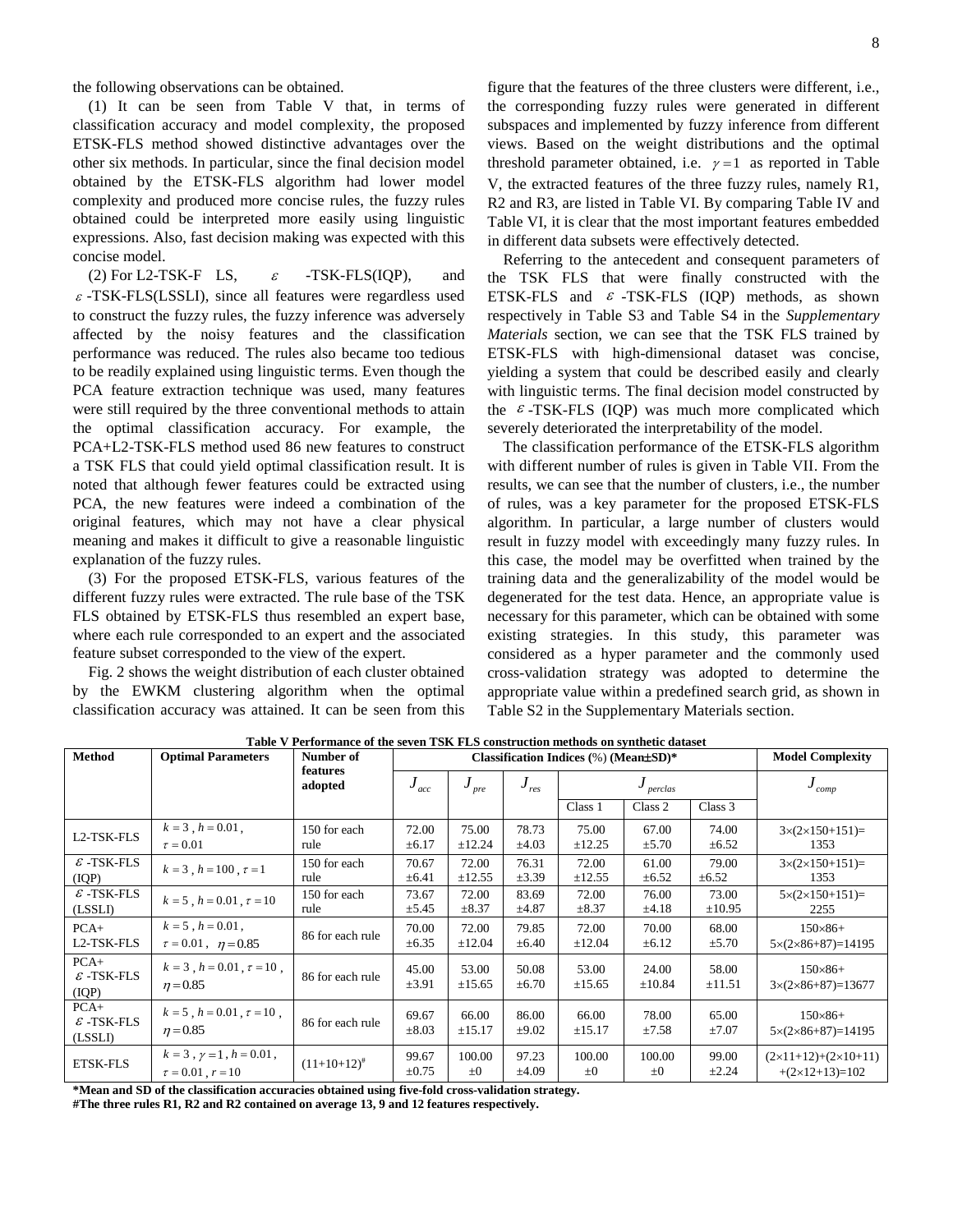

Fig 2 The distribution of weights in the weight matrix  $w^*$ , obtained by EWKM clustering on the input data of the synthetic dataset in a certain run, **when the optimal classification accuracy was attained by the ETSK-FLS.**

**Table VI Features extracted for each rule by the ETSK-FLS algorithm in a certain run when the best classification accuracy was attained.**

| Rule                                  | 11                                             | R.                                            | $R_{\rm c}$                                    |
|---------------------------------------|------------------------------------------------|-----------------------------------------------|------------------------------------------------|
| Index number of<br>extracted features | 2, 10, 17, 30, 41, 50,<br>84, 88, 100, 114, 12 | 10, 11, 30, 31.<br>50, 51, 80, 81,<br>100.101 | 6,10,35,50,63,80<br>,94,96,100,109,1<br>20.123 |

**Table VII Classification performance of the ETSK-FLS on synthetic data with different number of rules**

| Number of<br>rules    | 2          | 3          |            | 5          | 6          |            |
|-----------------------|------------|------------|------------|------------|------------|------------|
| <b>Classification</b> | 99.20      | 99.67      | 96.32      | 95.00      | 93.67      | 92.67      |
| Accuracy $(\% )$      | $+2.24$    | $\pm 0.75$ | ±2.79      | $\pm 2.04$ | $\pm 1.39$ | $\pm 3.02$ |
| Number of<br>rules    | 8          | 9          | 10         | 11         | 25         | 32         |
| <b>Classification</b> | 91.67      | 91.00      | 90.08      | 88.24      | 85.67      | 81.63      |
| Accuracy $(\% )$      | $\pm 2.64$ | $\pm 3.03$ | $\pm 1.18$ | ±4.31      | $\pm 9.02$ | $\pm 9.65$ |

#### *C.Real-world Datasets*

This section presents the performance of the proposed ETSK-FLS algorithm on three high-dimensional real-world datasets obtained from the UCI database [26]. The details of the datasets are listed in Table VIII. The optimal performance attained by the seven methods with the five-fold cross-validation strategy is given in Tables IX-XI.

| Table VIII The real-world classification datasets adopted |         |           |           |  |  |  |
|-----------------------------------------------------------|---------|-----------|-----------|--|--|--|
| <b>Dataset</b>                                            | Size of | Number of | Number of |  |  |  |
|                                                           | data    | features  | classes   |  |  |  |
| LSVT-Voice-Rehabilitation                                 | 126     | 310       |           |  |  |  |
| Sonar                                                     | 208     | 60        |           |  |  |  |
| Musk                                                      | 476     | 167       |           |  |  |  |
| Smartphone                                                | 5744    | 561       |           |  |  |  |

## **Table IX Performance on the dataset LSVT-Voice-Rehabilitation**

| <b>Method</b>                             | <b>Optimal Parameters</b>                                            | Number of<br>features adopted | <b>Classification Indices</b> (%)<br>$(Mean \pm SD)^*$ |                                 |                                 | <b>Model Complexity</b>                                         |
|-------------------------------------------|----------------------------------------------------------------------|-------------------------------|--------------------------------------------------------|---------------------------------|---------------------------------|-----------------------------------------------------------------|
|                                           |                                                                      |                               | $\boldsymbol{J}_{acc}$                                 | $J_{\scriptscriptstyle \, pre}$ | $\boldsymbol{J}_{\mathit{res}}$ | $\boldsymbol{J}_{comp}$                                         |
| L2-TSK-FLS                                | $k = 3$ , $h = 100$ , $\tau = 0.1$                                   | 310 for each rule             | 83.83<br>$\pm 9.01$                                    | 85.00<br>$\pm 16.29$            | 74.25<br>±14.38                 | $3\times(2\times310+311)=2793$                                  |
| $\epsilon$ -TSK-FLS<br>(IQP)              | $k = 7$ , $h = 0.001$ , $\tau = 0.0001$                              | 310 for each rule             | 76.33<br>$\pm 3.98$                                    | 82.50<br>±20.91                 | 60.90<br>$\pm 4.57$             | $7 \times (2 \times 310 + 311) = 6517$                          |
| $\epsilon$ -TSK-FLS<br>(LSSLI)            | $k = 3$ , $h = 0.01$ , $\tau = 100$                                  | 310 for each rule             | 86.83<br>±14.09                                        | 85.25<br>$\pm 20.92$            | 74.57<br>$\pm$ 13.87            | $3\times(2\times310+311)=2793$                                  |
| $PCA+$<br>L2-TSK-FLS                      | $k = 3$ , $h = 10$ , $\tau = 0.01$ ,<br>$\eta = 1$                   | 125 for each rule             | 77.67<br>$\pm 12.64$                                   | 85.00<br>$\pm 16.30$            | 64.41<br>±15.14                 | $310\times125+3\times(2\times125+126)=39878$                    |
| $PCA+$<br>$\varepsilon$ -TSK-FLS<br>(IQP) | $k = 3$ , $h = 100$ , $\tau = 1$ , $\eta = 1$                        | 125 for each rule             | 74.00<br>$\pm 9.12$                                    | 75.00<br>±15.30                 | 55.73<br>$\pm 11.40$            | $310\times125+3\times(2\times125+126)=39878$                    |
| $PCA+$<br>$\epsilon$ -TSK-FLS<br>(LSSLI)  | $k = 7$ , $h = 0.1$ , $\tau = 100$ , $\eta = 1$                      | 125 for each rule             | 87.83<br>$\pm 12.26$                                   | 83.53<br>±14.19                 | 92.70<br>$\pm 8.59$             | $310\times125+7\times(2\times125+126)=41382$                    |
| <b>ETSK-FLS</b>                           | $k = 3$ , $\gamma = 0.99$ , $h = 0.01$ ,<br>$\tau = 0.1$ , $r = 100$ | $(140+199+161)^{*}$           | 84.83<br>$\pm 3.60$                                    | 84.37<br>$\pm$ 11.96            | 72.22<br>±13.39                 | $(2\times140+141)+(2\times199+200)+(2\times161+162)$<br>$=1502$ |

**\*Mean and SD of the classification accuracies obtained using five-fold cross-validation strategy.**

**#The three rules contained on average 140, 199 and 161 features respectively.**

The following conclusions can be drawn from the experimental results. First, the proposed ETSK-FLS was advantageous over the classical methods in model complexity. The fuzzy rules of the TSK FLS constructed by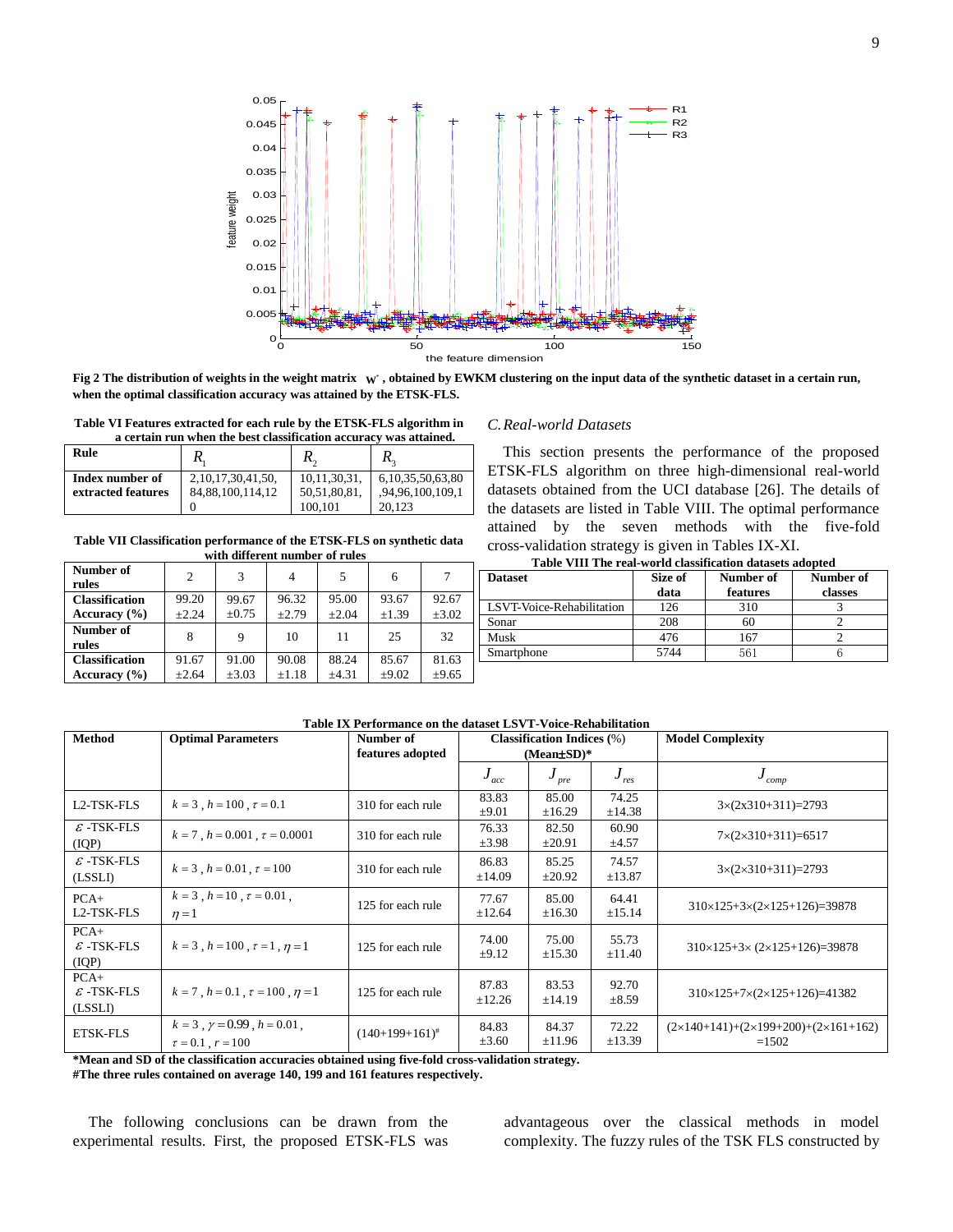the ETSK-FLS employed fewer features. Different features were also extracted for different rules. Thus, the linguistic interpretation of the resulted TSK FLS was much more concise. The mechanism adopted for making inference was similar to the human inference mechanism, where each rule implemented the inference from an individual view, resembling the way that the knowledge of individual experts is sought in solving a problem. On the other hand, the results also indicated clearly that the classification performance of the proposed ETSK-FLS on real-world datasets was highly competitive with the existing state-of-the-art TSK construction methods.

Referring to the classification performance on the dataset Sonar, when the optimal accuracy was attained, the weight distribution of each cluster obtained by the EWKM clustering algorithm is shown in Fig. 3. We can see that the two clusters had different features, indicating that the fuzzy rules associated with these clusters were generated in different subspaces and the fuzzy inference was made from different views. Table XII shows the features extracted for the two fuzzy rules obtained based on the weight distributions in Fig. 3 and the optimal threshold parameter  $\gamma = 1.2$ .

The final TSK FLS constructed by ETSK-FS with the dataset Sonar, described with its antecedent and consequent parameters, is shown in Table XIII. The trained model was very concise and the linguistic description of the TSK FLS thus obtained was clear.

| Table A Classification performance on the dataset sonal |                                                                  |                  |                                   |                                    |                        |                                          |  |
|---------------------------------------------------------|------------------------------------------------------------------|------------------|-----------------------------------|------------------------------------|------------------------|------------------------------------------|--|
| <b>Method</b>                                           | <b>Optimal Parameters</b>                                        | Number of        | <b>Classification Indices</b> (%) |                                    |                        | <b>Model Complexity</b>                  |  |
|                                                         |                                                                  | features adopted | $(Mean \pm SD)^*$                 |                                    |                        |                                          |  |
|                                                         |                                                                  |                  | $J_{_{acc}}$                      | $J_{\scriptscriptstyle \, pre}^{}$ | $\boldsymbol{J}_{res}$ | $\boldsymbol{J}_{comp}$                  |  |
| L <sub>2</sub> -TSK-FLS                                 | $k = 11$ , $h = 0.1$ , $\tau = 0.01$                             | 60 for each rule | 82.22<br>$\pm 6.98$               | 88.30<br>±8.22                     | 80.30<br>$\pm$ 5.53    | $11\times(2\times60+61)=1991$            |  |
| $\epsilon$ -TSK-FLS<br>(IQP)                            | $k = 32$ , $h = 0.1$ , $\tau = 0.01$                             | 60 for each rule | 86.12<br>$\pm 6.53$               | 85.69<br>$\pm 10.00$               | 87.97<br>$\pm 4.82$    | $32\times(2\times60+61)=5792$            |  |
| $\epsilon$ -TSK-FLS<br>(LSSLI)                          | $k = 32$ , $h = 0.1$ , $\tau = 0.1$                              | 60 for each rule | 89.01<br>$\pm$ 5.33               | 88.37<br>$\pm 9.14$                | 91.20<br>$\pm 6.59$    | $32\times(2\times60+61)=5792$            |  |
| $PCA+$<br>L <sub>2</sub> -TSK-FLS                       | $k = 3$ , $h = 10$ , $\tau = 0.01$ ,<br>$\eta = 0.85$            | 15 for each rule | 78.74<br>$\pm$ 5.62               | 82.01<br>$\pm 9.53$                | 79.81<br>$\pm 6.82$    | $60\times15+3\times(2\times15+16) = 938$ |  |
| $PCA+$<br>$\epsilon$ -TSK-FLS<br>(IQP)                  | $k = 3$ , $h = 0.01$ , $\tau = 1$ , $\eta = 0.85$                | 15 for each rule | 79.36<br>$\pm 2.90$               | 75.65<br>±14.62                    | 80.64<br>$\pm 4.10$    | $60\times15+3\times(2\times15+16)=938$   |  |
| $PCA+$<br>$\epsilon$ -TSK-FLS<br>(LSSLI)                | $k = 3$ , $h = 0.01$ , $\tau = 1$ , $\eta = 0.85$                | 15 for each rule | 81.30<br>$\pm 3.89$               | 78.42<br>$\pm 5.67$                | 81.57<br>$\pm 4.53$    | $60\times15+3\times(2\times15+16) = 938$ |  |
| <b>ETSK-FLS</b>                                         | $k = 2$ , $\gamma = 1.2$ , $h = 0.01$ , $\tau = 0.01$ , $r = 10$ | $(19+19)^{*}$    | 84.39<br>$\pm$ 5.61               | 82.92<br>$\pm 7.2$                 | 81.13<br>$\pm 4.8$     | $(2\times19+20)+(2\times19+20)=116$      |  |

|  | Table X Classification performance on the dataset Sonar |  |  |
|--|---------------------------------------------------------|--|--|
|  |                                                         |  |  |

**\*Mean and SD of the classification accuracies obtained using five-fold cross-validation strategy.**

**+The two rules contained on average 19 and 19 features respectively.**

**Table XI Classification performance on the dataset Musk**

| Table At Classification performance on the dataset briush<br><b>Classification Accuracy</b> (%)<br><b>Method</b><br><b>Optimal Parameters</b><br>Number of |                                                                |                   |                     |                                   |                     | <b>Model Complexity</b>                                    |
|------------------------------------------------------------------------------------------------------------------------------------------------------------|----------------------------------------------------------------|-------------------|---------------------|-----------------------------------|---------------------|------------------------------------------------------------|
|                                                                                                                                                            |                                                                | features adopted  |                     |                                   |                     |                                                            |
|                                                                                                                                                            |                                                                |                   |                     | $(Mean \pm SD)^*$                 |                     |                                                            |
|                                                                                                                                                            |                                                                |                   | $J_{_{acc}}$        | $J_{\scriptscriptstyle\, pre}^{}$ | $J_{\rm res}$       | J<br>comp                                                  |
| L <sub>2</sub> -TSK-FLS                                                                                                                                    | $k = 3$ , $h = 0.01$ , $\tau = 0.1$                            | 166 for each rule | 70.18<br>$\pm 6.27$ | 74.09<br>$\pm 12.80$              | 75.34<br>$\pm 9.72$ | $3\times(2\times166+167)=1497$                             |
| $\varepsilon$ -TSK-FLS<br>(IOP)                                                                                                                            | $k = 3$ , $h = 10$ , $\tau = 0.1$                              | 166 for each rule | 72.60<br>$\pm 9.79$ | 70.44<br>±18.85                   | 79.95<br>$\pm 9.31$ | $3\times(2\times166+167)=1497$                             |
| $\epsilon$ -TSK-FLS<br>(LSSLI)                                                                                                                             | $k = 3$ , $h = 10$ , $\tau = 1$                                | 166 for each rule | 74.69<br>±16.16     | 68.53<br>±27.55                   | 84.13<br>±11.34     | $3\times(2\times150+151)=1353$                             |
| $PCA+$<br>L <sub>2</sub> -TSK-FLS                                                                                                                          | $k = 3$ , $h = 10$ , $\tau = 0.1$ , $\eta = 0.85$              | 13 for each rule  | 55.48<br>$\pm 1.24$ | 85.11<br>$\pm 9.72$               | 64.87<br>$\pm 4.05$ | $166 \times 13 + 3 \times (2 \times 13 + 14)$<br>$= 2276$  |
| $PCA+$<br>$E$ -TSK-FLS<br>(IQP)                                                                                                                            | $k = 3$ , $h = 1$ , $\tau = 0.1$ , $\eta = 0.85$               | 13 for each rule  | 71.49<br>$\pm 8.73$ | 75.89<br>±14.31                   | 73.19<br>±12.17     | $166 \times 13+$<br>$3\times(2\times13+14)=2276$           |
| $PCA+$<br>$\epsilon$ -TSK-FLS<br>(LSSLI)                                                                                                                   | $k = 9$ , $h = 0.01$ , $\tau = 10$ , $\eta = 0.85$             | 13 for each rule  | 71.49<br>$\pm 8.73$ | 74.36<br>±13.17                   | 72.14<br>±11.70     | $166 \times 13+$<br>$3\times(2\times13+14)=2276$           |
| <b>ETSK-FLS</b>                                                                                                                                            | $k = 3$ , $\gamma = 0.8$ , $h = 100$ , $\tau = 0.1$ , $r = 10$ | $(126+89+84)^{*}$ | 81.49<br>$\pm 2.56$ | 85.28<br>$\pm 15.0$               | 83.31<br>$\pm 1.76$ | $(2\times126+127)+(2\times89+90)+$<br>$(2\times84+85)=900$ |

**\*Mean and SD of the classification accuracies obtained using five-fold cross-validation strategy.**

**#The three rules contained on average 126, 89 and 84 features respectively.**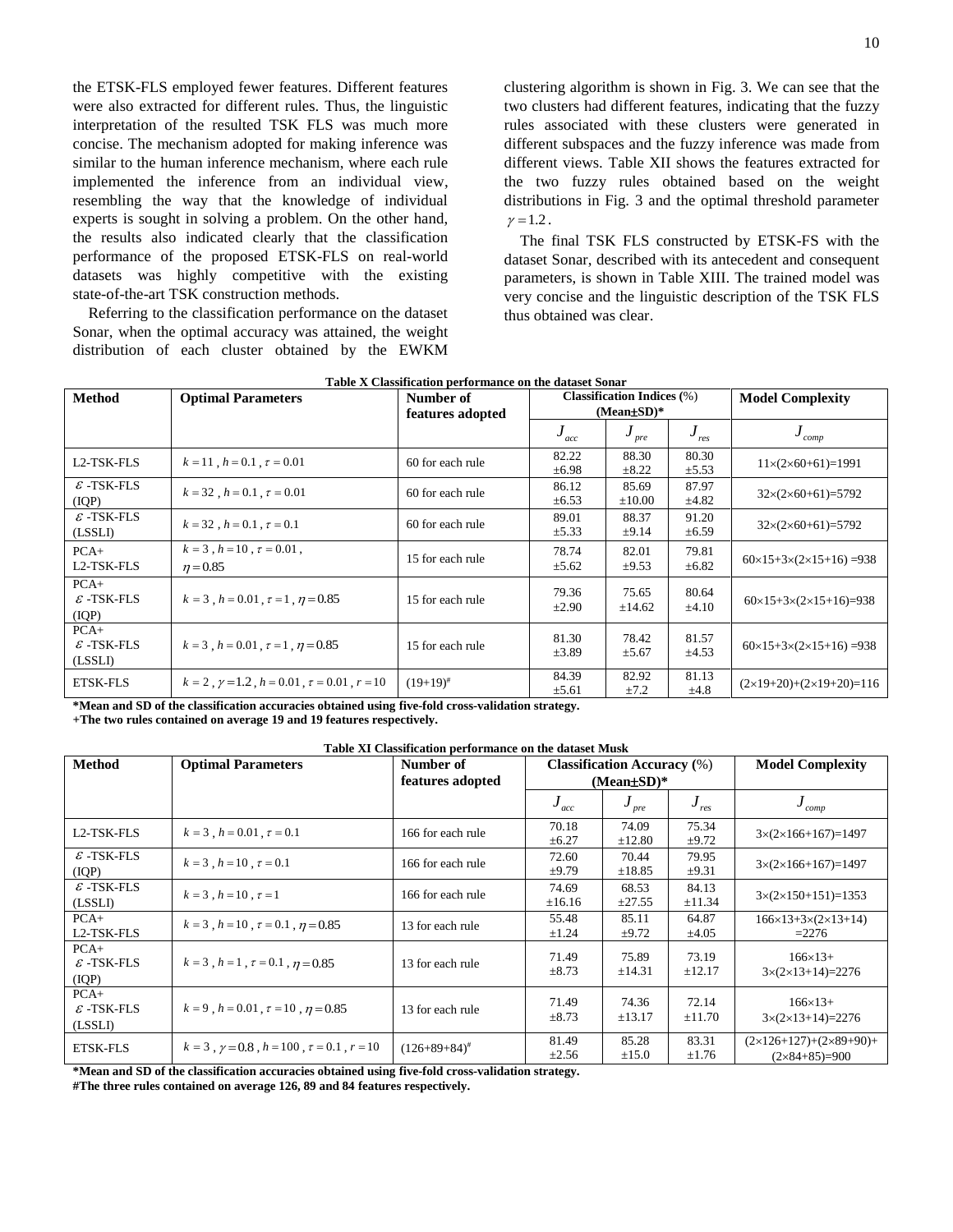| Table XII Classification performance on the dataset Smartphone |                                                                       |                   |                        |                                    |                         |                                                                           |  |
|----------------------------------------------------------------|-----------------------------------------------------------------------|-------------------|------------------------|------------------------------------|-------------------------|---------------------------------------------------------------------------|--|
| <b>Method</b>                                                  | <b>Optimal Parameters</b>                                             | Number of         |                        | <b>Classification Accuracy</b> (%) | <b>Model Complexity</b> |                                                                           |  |
|                                                                |                                                                       | features adopted  | $(Mean \pm SD)^*$      |                                    |                         |                                                                           |  |
|                                                                |                                                                       |                   | $\boldsymbol{J}_{acc}$ | $J_{\scriptscriptstyle \, pre}^{}$ | $J_{\text{res}}$        | J<br>comp                                                                 |  |
| L <sub>2</sub> -TSK-FLS                                        | $k = 3$ , $h = 0.01$ , $\tau = 100$                                   | 561 for each rule | 18.15<br>$\pm 0.19$    | 49.89<br>$\pm 5.11$                | 13.09<br>$\pm 0.85$     | $3\times(561\times2+562)=5052$                                            |  |
| $\epsilon$ -TSK-FLS<br>(IQP)                                   | $k = 3$ , $h = 0.1$ , $\tau = 10$                                     | 561 for each rule | 63.92<br>±2.29         | 61.89<br>$\pm 4.80$                | 81.22<br>$\pm 2.44$     | $3\times(561\times2+562)=5052$                                            |  |
| $\epsilon$ -TSK-FLS<br>(LSSLI)                                 | $k = 3$ , $h = 0.01$ , $\tau = 10$                                    | 561 for each rule | 42.96<br>$\pm 0.73$    | 41.23<br>±13.19                    | 56.54<br>$\pm 8.25$     | $3\times(561\times2+562)=5052$                                            |  |
| $PCA+$<br>L <sub>2</sub> -TSK-FLS                              | $k = 3$ , $h = 100$ , $\tau = 10$ , $\eta = 0.9$                      | 41 for each rule  | 14.35<br>$\pm 1.24$    | 27.65<br>$\pm 4.53$                | 7.81<br>$\pm 1.07$      | $561\times41+3\times(41\times2+42)=$<br>23373                             |  |
| $PCA+$<br>$\epsilon$ -TSK-FLS<br>(IQP)                         | $k = 3$ , $h = 0.001$ , $\tau = 100$ , $\eta = 0.95$                  | 76 for each rule  | 59.55<br>$\pm 2.48$    | 49.65<br>$\pm 3.82$                | 84.04<br>±4.64          | $561\times76+3\times(76\times2+77)=$<br>43323                             |  |
| $PCA+$<br>$E$ -TSK-FLS<br>(LSSLI)                              | $k = 3$ , $h = 0.1$ , $\tau = 10$ , $\eta = 0.95$                     | 76 for each rule  | 54.51<br>$\pm 1.49$    | 47.27<br>$\pm 2.80$                | 85.86<br>$\pm 5.06$     | $561\times76+3\times(76\times2+77)=$<br>43323                             |  |
| <b>ETSK-FLS</b>                                                | $k = 3$ , $\gamma = 1.05$ , $h = 0.01$ , $\tau = 0.01$ ,<br>$r = 100$ | $(263+250+363)^*$ | 57.15<br>$\pm 2.60$    | 45.73<br>$\pm 6.20$                | 89.32<br>$\pm 5.07$     | $(263\times2+264)+(250)$<br>$\times$ 2+251)+(363 $\times$ 2+364)=<br>2631 |  |

**\*Mean and SD of the classification accuracies obtained using five-fold cross-validation strategy.** 

**#The three rules contained on average 263, 250 and 363 features respectively.**



Fig 3 The distribution of weights in the weight matrix  $w^*$  , obtained by EWKM clustering on the input data of the dataset Sonar in a certain run, when **the optimal classification accuracy was attained by ETSK-FLS.**

**Table XII Features extracted for the two rules by the ETSK-FLS in a certain run when the best classification accuracy was attained for the dataset Sonar.**

| Rule           | <b>Features extracted for each rule</b>                                   |  |  |  |  |
|----------------|---------------------------------------------------------------------------|--|--|--|--|
| R1             | 3, 4, 6, 40, 41, 44, 51, 59, 60                                           |  |  |  |  |
| R <sub>2</sub> | 1, 2, 3, 4, 5, 6, 7, 8, 9, 10, 46, 47, 50, 51, 52, 55, 56, 57, 58, 59, 60 |  |  |  |  |

## *D.Real-world Datasets with Noisy Features Embedded*

Here, noisy features were introduced to the two real-world high-dimensional datasets LSVT-Voice-Rehabilitation and Sonar to evaluate the robustness of the proposed ETSK-FLS. The experimental procedure was as follows. First, 50% of the features were randomly selected, to which Gaussian white noise with a power of 50 dBW were introduced. The same experimental procedure described in Section V-C was then implemented on the noisy data. Details of the results are reported in Tables S5 and S6 in the *Supplementary Materials* section. The results show that the proposed ETSK-FLS was advantageous over the other methods in both classification accuracy and model complexity.

Furthermore, the classification performance on the two datasets LSVT-Voice-Rehabilitation and Sonar, with and without noisy features embedded, are compared in Table XIV. It is obvious that the proposed ETSK-FLS was very robust against the noisy features, while the performance of the other TSK-FLS construction methods was sensitive to and easily affected by the noisy features. This can be explained by the fact that in the ETSK-FLS, instead of using all features regardless, each rule only makes use of a certain feature set for fuzzy inference, which greatly reduces the impact of the noisy features. Besides, different feature subsets were also used in different rules to improve the adaptability.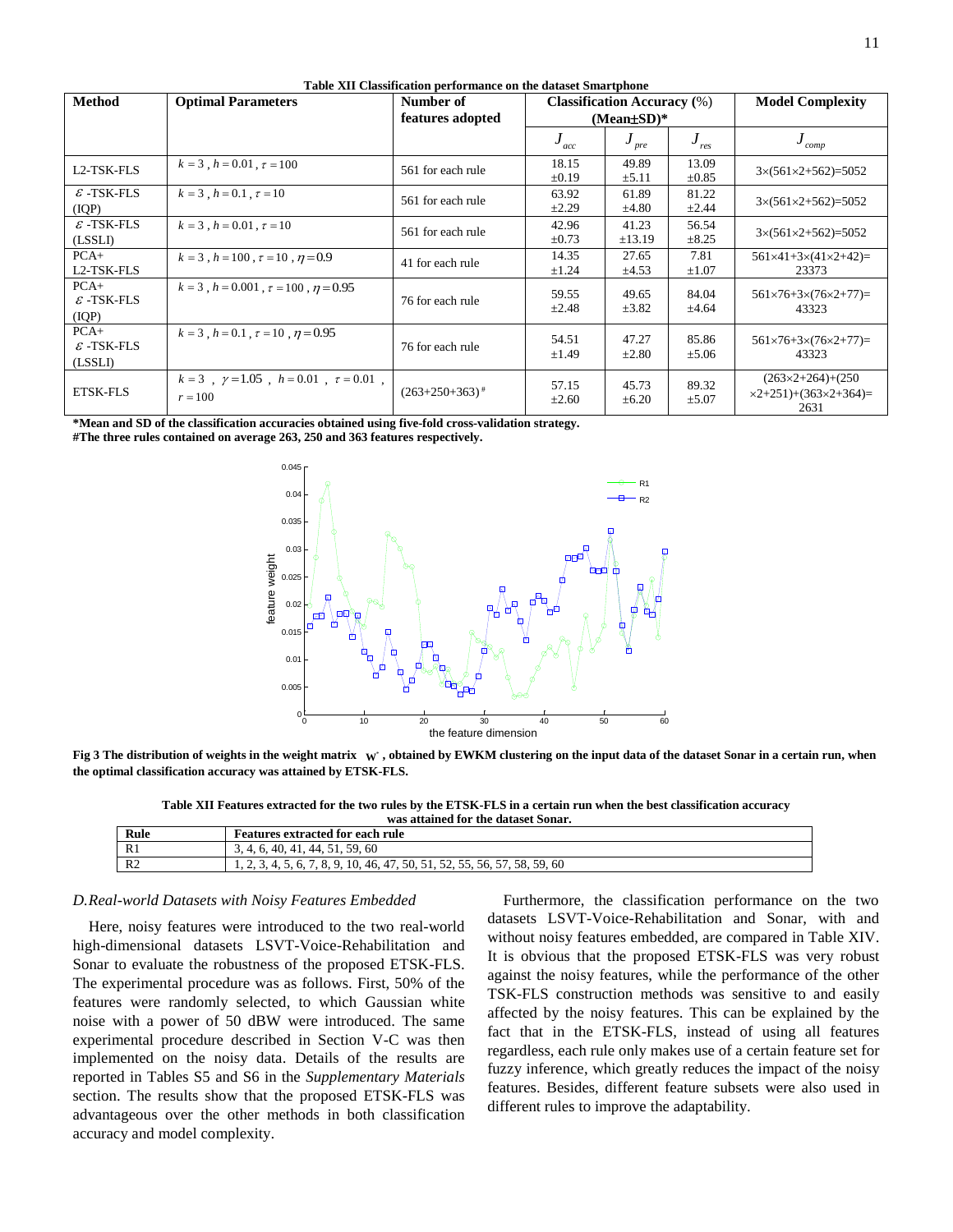## *E. Running Time*

The running time of the experiments discussed in Section V-B and V-C was shown in Table S7 in the *Supplementary Materials* section. The results indicate that the computational efficiency of the proposed ETSK-FLS was comparable to that of the classical TSK FLS construction algorithms.

## *F. Performance of Regression*

Although the experimental studies above focus on classification, the proposed method can be applied for regression as well. In this subsection, four real-world regression datasets were adopted for performance evaluation. The performance index in (32), commonly used for regression, was employed for the analysis [12],

$$
J_{reg} = \sqrt{\frac{\sum_{i=1}^{N} (y'_i - y_i)^2}{\sum_{i=1}^{N} (y_i - \overline{y})^2}},
$$
\n(32)

where *N* is the number of test data;  $y_i$  is the output for the *i*th test input;  $y'_i$  is the fuzzy model output for the *i*th test input and  $\overline{y} = \sum_{i=1}^{11}$ *N*  $\overline{y} = \sum_{i=1}^{N} y_i / N$ . The smaller the value of *J*, the better the generalization performance.

The results of the regression tasks are given in Tables S8-S12 in the *Supplementary Materials* section, which are similar to the results obtained from the experimental analyses of classification, i.e., while the regression performance of the proposed method was comparable or better than that of the existing classical fuzzy system modeling methods, the fuzzy system generated was more concise and the elastic fuzzy rules could be interpreted more easily, attributed to the human-like inference mechanism.

**Table XIII The rule base generated when ETSK-FLS achieved the optimal generalization performance on the dataset Sonar.**

| TSK FLS rule $R^k$ :                                                                                                                                                                               |  |
|----------------------------------------------------------------------------------------------------------------------------------------------------------------------------------------------------|--|
| IF $x_1^k$ is $(c_1^k, \delta_1^k) \wedge x_2^k$ is $A_2^k(c_2^k, \delta_2^k) \wedge  \wedge x_{m_k}^k$ is $A_{m_k}^k(c_{m_k}^k, \delta_{m_k}^k)$ , $\mathbf{x}^k = (x_1^k, x_2^k, , x_{m_k}^k)^T$ |  |
| <b>THEN</b> $y^k = f^k(\mathbf{x}^k) = p_0^k + p_1^k x_1^k + \cdots + p_m^k x_m^k$                                                                                                                 |  |

|                | <b>THEIN</b> $y = f(x) = p_0 + p_1 x_1 + \cdots + p_m x_m$                                       |                                                                                            |
|----------------|--------------------------------------------------------------------------------------------------|--------------------------------------------------------------------------------------------|
| Rule           | Antecedent parameters                                                                            | Consequent parameters                                                                      |
|                | (The parameters of the Gaussian membership function)                                             | (The parameters of the linear function)                                                    |
| R <sub>1</sub> | $C_1$ =[-0.4264 -0.5099 -0.1832 -0.2655 -0.3056 -0.3979 -0.492343127490040 -0.2238 -0.5311]      | $\mathbf{p}_1$ = [0.6104, 0.1676, -0.5445, -0.1015,                                        |
|                | $\delta_1$ = [0.1504 0.1314 0.1507 0.0947 0.1191 0.0931 0.1463 0.1490 0.1396]                    | 0.3178, 0.0104, -0.6078, -0.4403, -0.2194,<br>0.09951                                      |
| R <sub>2</sub> | $C_2$ =[-0.6941 -0.7615 -0.7865 -0.8303 -0.7077 -0.5521 -0.4199 -0.5141 -0.5587 -0.5079 -0.6257  | $\mathbf{p}_2$ = [0.2610, 0.0819, -0.1149, 0.0243, 0.0165,                                 |
|                | $-0.6043 -0.5531 -0.7248 -0.6802 -0.6777 -0.6524 -0.6352 -0.7303 -0.6525 -0.7727$                | $-0.1213, -0.2593, 0.1322, -0.0592, -0.5609,$                                              |
|                | $\delta_2$ =[0.0390 0.0247 0.0231 0.0152 0.0381 0.0695 0.0711 0.0613 0.0575 0.0725 0.0704 0.0652 | $-1.1407, -0.0955, -0.4334, 0.5765, 0.1179,$<br>0.0976, -0.1634, -0.0333, 0.3158, -0.2730, |
|                | 0.0779 0.0286 0.0439 0.0576 0.0502 0.0654 0.0366 0.0627 0.0260]                                  | $0.1561, -0.1174$                                                                          |

#### **Table XIV Performance on two real-world datasets with noisy features embedded**

|                      | Method and Classification Accuracy (Mean $\pm$ SD)* |                    |                    |                         |              |              |            |  |
|----------------------|-----------------------------------------------------|--------------------|--------------------|-------------------------|--------------|--------------|------------|--|
|                      | $L2-TSK$                                            | $\varepsilon$ -TSK | $\varepsilon$ -TSK | $PCA+$                  | $PCA+$       | $PCA+$       | ETSK-FLS   |  |
| <b>Dataset</b>       | -FLS                                                | $-FLS(IQP)$        | -FLS(LSSLI)        | L <sub>2</sub> -TSK-FLS | $E$ -TSK-FLS | $E$ -TSK-FLS |            |  |
|                      |                                                     |                    |                    |                         | (IQP)        | (LSSLI)      |            |  |
| $LSVT^+$             | 83.83                                               | 76.33              | 86.83              | 77.67                   | 74.00        | 87.83        | 84.83      |  |
|                      | $\pm 9.01$                                          | $\pm 3.98$         | $\pm 14.09$        | ±12.64                  | $\pm 9.12$   | ±12.26       | $\pm 3.60$ |  |
| LSVT $(noisy)^{\#}$  | 73.00                                               | 70.67              | 72.33              | 64.67                   | 63.17        | 67.83        | 82.50      |  |
|                      | $\pm 6.91$                                          | $\pm 6.60$         | $\pm 6.38$         | $\pm 6.79$              | $\pm 9.25$   | $\pm 6.96$   | $\pm 3.48$ |  |
| <b>Sonar</b>         | 82.22                                               | 86.12              | 89.01              | 78.74                   | 79.36        | 81.30        | 84.39      |  |
|                      | $\pm 6.98$                                          | $\pm 6.53$         | $\pm$ 5.33         | $\pm 5.62$              | $\pm 2.90$   | $\pm 3.89$   | $\pm$ 5.61 |  |
| Sonar $(noisy)^{\#}$ | 53.38                                               | 70.22              | 71.16              | 59.1                    | 59.00        | 59.52        | 81.05      |  |
|                      | $\pm 0.62$                                          | $\pm 9.67$         | $\pm 8.17$         | $\pm 3.67$              | $\pm 2.90$   | $\pm$ 5.80   | ±4.42      |  |

**<sup>+</sup>LSVT denotes the dataset LSVT-Voice-Rehabilitation.**

**#Noisy features were embedded in the dataset.**

**\*Mean and SD of the classification accuracies obtained using five-fold cross-validation strategy.**

#### VI CONCLUSIONS

In this paper, the DD-EFLS framework is proposed to overcome the degeneration of generalizability and interpretability of the classical DD-FLS construction methods due to high-dimensional data. With this framework, the ETSK-FLS algorithm is proposed for the construction of TSK FLS, where SSC technique was introduced to extract important features for each fuzzy rule. Compared with classical methods, the proposed ETSK-FLS

has two distinctive advantages. First, the fuzzy rules are generated using only a few features extracted from the input data, and are robust against noisy features. Second, human-like inference mechanism is realized with each fuzzy rule only implementing the inference using its individual feature subspace.

Although the performance of the proposed ETSK-FLS is promising, further issues remain to be addressed. For example, the TSK FLS model is only considered in this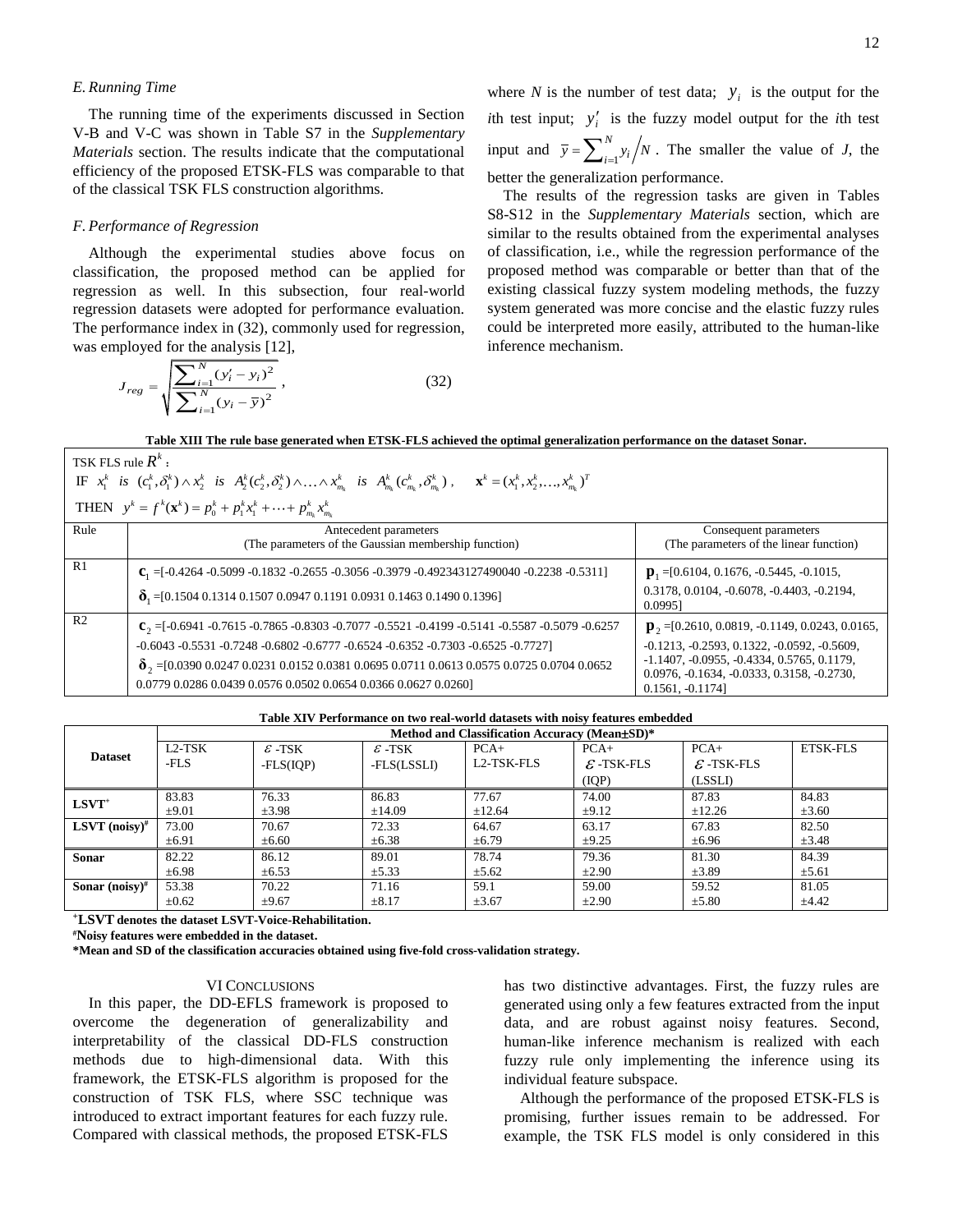study for developing the FLS construction algorithm in the DD-EFLS framework. Algorithms for other types of FLS models, particularly the ML FLS, will be a topic for future research. In addition, type-2 FLS construction algorithms under the proposed DD-EFLS framework are also worth further investigation [27-29].

Another interesting work is to develop elastic data-driven fuzzy systems by integrating subspace extraction technique with clustering methods that can automatically find the appropriate number of clusters. If the appropriate number of fuzzy rules can be determined more efficiently for fuzzy

## **REFERENCES**

- [1] L. A. Zadeh, "Fuzzy sets," *Information and control*, vol. 8, no. 3, pp. 338-353, 1965.
- [2] A. K. Jain, R. P. W. Duin, J. Mao, "Statistical pattern recognition: A review," *IEEE Trans. Pattern Analysis and Machine Intelligence*, vol. 22, no. 1, pp. 4-37, 2000.
- [3] L. X. Wang, A course in fuzzy systems and control, 1997. Prentice-Hall, Englewood Cliffs, New Jersey, ISBN 0 13.540882: 2.
- [4] E. A. El-Sebakhy, "Data mining in forecasting PVT correlations of crude oil systems based on Type1 fuzzy logic inference systems," *Computers & Geosciences*, vol. 35, no. 9, pp. 1817-1826, 2009.
- [5] F. L. Chung, Z. H. Deng, S. T. Wang, "An adaptive fuzzy-inference-rule-based flexible model for automatic elastic image registration," *IEEE Trans. Fuzzy Systems*, vol. 17, no. 5, pp. 995-1010, 2009.
- [6] C. C. Chen, C. C. Wong, "Significant fuzzy rules extraction by an SVD-QR-based approach," *Cybernetics and Systems,* vol. 36, no. 6, pp. 597-622, 2005.
- [7] M. O. Efe, O. Kaynak, "A novel optimization procedure for training of fuzzy inference systems by combining variable structure systems technique and Levenberg–Marquardt algorithm," *Fuzzy Sets Syst.*, vol. 122, no. 1, pp. 153-165, 2001.
- [8] R. Ji, Y. P. Yang, W. D. Zhang, "TS-fuzzy modeling based on ε-insensitive smooth support vector regression," *Journal Intelligent and Fuzzy Systems*, vol. 24, no. 4, pp. 805-817, 2014.
- [9] M. T. Su, C. H. Chen, C. Jian, "A Rule-Based Symbiotic Modified Differential Evolution for Self-Organizing Neuro-Fuzzy Systems," *Applied Soft Computing*, vol. 11, no. 8, pp. 4847-4858, 2011.
- [10] M. 1. M. Gerardo, J. C. Martinez, et al., "Orthogonal-least-squares" and backpropagation hybrid learning algorithm for interval A2-C1 singleton type-2 Takagi-Sugeno-Kang fuzzy logic systems," *International Journal of Hybrid Intelligent Systems*, vol. 11, no. 2, pp. 125-135, 2014.
- [11] G. G. Sebastián, P. D. P Rocío, et al., "Uncertainty-tolerant scheduling strategies for grid computing: knowledge-based techniques with bio-inspired learning," *Image Processing & Communications*, vol. 18, no. 1, pp. 37-44, 2013.
- [12] Z. H. Deng, K. S. Choi, F. L. Chung, S. T. Wang, "Scalable TSK Fuzzy Modeling for Very Large Datasets Using Minimal-Enclosing-Ball Approximation," *IEEE Trans. Fuzzy Systems*, vol. 19, no. 2, pp. 210-226, 2011.
- [13] Z. Liu, C. L. Philip Chen, Y. Zhang, et al., "Type-2 hierarchical fuzzy system for high-dimensional data-based modeling with uncertainties," Soft Computing, vol. 16, no. 11, pp. 1945-1957, 2012.
- [14] M. J. Gacto, M. Galende, et al., "METSK-HDe: A multiobjective evolutionary algorithm to learn accurate TSK-fuzzy systems in high-dimensional and large-scale regression problems," *Information Sciences*, vol. 276, pp. 63-79, 2014.
- [15] E. K. Aydogan, I. Karaoglan, P. M. Pardalos, "hGA: Hybrid genetic algorithm in fuzzy rule-based classification systems for high-dimensional problems," *Applied Soft Computing*, vol. 12, no. 2, pp. 800-806, 2012.
- [16] E. H. Mamdani, "Application of fuzzy logic to approximate reasoning using linguistic synthesis," *IEEE Trans. Computers*, vol. 100, no. 12, pp. 1182-1191, 1977.
- [17] P. M. Larsen, "Industrial applications of fuzzy logic control,"

modeling, the learning time can be reduced to a certain extent.

In this study, the SSC and  $\varepsilon$ -insensitive loss function are adopted to realize the ETSK-FLS in the DD-EFLS framework. Research on better strategies that can be applied to develop elastic fuzzy systems in the DD-EFLS framework will be a significant future work. Furthermore, the scalability of the elastic fuzzy systems in the DD-EFLS framework is also important due to the increasing size of large-scale data.

*International Journal of Man-Machine Studies*, vol. 12, no. 1, pp. 3-10, 1980.

- [18] T. Takagi, M. Sugeno, "Fuzzy identification of systems and its applications to modeling and control," *IEEE Trans. Systems, Man, Cybernetics.*, vol. 15, no. 1, pp. 116-132, 1985.
- [19] M. Sugeno, G. T. Kang, "Structure identification of fuzzy model," *Fuzzy sets and Systems*, vol. 28, no. 1, pp. 15-33, 1988.
- [20] Z. H. Deng, K. S. Choi, F. L. Chung, et al, "Enhanced soft subspace clustering integrating within-cluster and between-cluster information," *Pattern Recognition*, vol. 43, no. 3, pp. 767-781, 2010.
- [21] J. M. Leski, "TSK-fuzzy modeling based on  $\epsilon$ -insensitive learning," *IEEE Trans. Fuzzy Systems*, vol. 13, no. 2, pp. 181-193, 2005.
- [22] L. P. Jing, M. K. Ng, J. Z. Huang, "An entropy weighting k-means algorithm for subspace clustering of high-dimensional sparse data," *IEEE Trans. Knowledge and Data Engineering*, vol. 19, no. 8, pp. 1026-1041, 2007.
- [23] J. Yen, L. Wang, C. W. Gillespie, "Improving the interpretability of TSK fuzzy models by combining global learning and local learning," *IEEE Trans. Fuzzy Systems.*, vol. 6, no. 4, pp. 530-537, 1998.
- [24] M. F. Azeem, M. Hanmandlu, N. Ahmad, "Generalization of adaptive neuro-fuzzy inference systems," *IEEE Trans. Neural Networks*, vol. 11, no. 6, pp. 1332-1346, 2000.
- [25] I. W. H. Tsang, J. T. Y. Kwok, J. A. Zurada, "Generalized core vector machines," *IEEE Trans. Neural Networks*, vol. 17, no. 5, pp. 1126-1140, 2006.
- [26] K. Bache, M. Lichman, UCI Machine Learning Repository [http://archive.ics.uci.edu/ml]. Irvine, CA: University of California, School of Information and Computer Science, 2013
- [27] Z. H. Deng, K. S. Choi, L. B. Cao, et al., "T2FELA: Type-2 fuzzy extreme learning algorithm for fast training of interval type-2 TSK fuzzy logic system," *IEEE Trans. Neural Networks and Learning Systems*, vol. 25, no. 4, pp. 664-676, 2014.
- [28] M. J. Mendel, *Uncertain rule-based fuzzy logic system: introduction and new directions*, Prentice-Hall, Upper-Saddle River, NJ, 2001.
- [29] M. Biglarbegian, W. W. Melek, J. M. Mendel, "On the stability of interval type-2 TSK fuzzy logic control systems," *IEEE Trans. Systems, Man, Cybernetics, Part B: Cybernetics*, vol. 40, no. 3, pp. 798-818, 2010.
- [30] J. M. Mendel, R. I. John, F. Liu, "Interval type-2 fuzzy logic systems made simple," *IEEE Trans. Fuzzy Systems*, vol. 14, no. 6, pp. 808-821, 2006.
- [31] Q. Liang, J. M. Mendel, "An introduction to type-2 TSK fuzzy logic systems," *Proceedings of FUZZ-IEEE'99*, vol. 3, pp. 1534-1539, 1999.
- [32] M. Almaraashi, R. John, S. Coupland, A. Hopgood, "Time series forecasting using a TSK fuzzy system tuned with simulated annealing," *Proceedings of FUZZ-IEEE'2010*, pp. 1-6, 2010.
- [33] G. M. Mendez, O. Castillo, "Interval type-2 TSK fuzzy logic systems using hybrid learning algorithm," *Proceedings of FUZZ-IEEE'2005*, pp. 230-235, 2005.
- [34] J. R. Castro, O. Castillo, P. Melin and A. Rodríguez-Díaz, "A hybrid learning algorithm for a class of interval type-2 fuzzy neural networks," *Information Sciences*, vol. 179, no. 13, pp. 2175-2193, 2009.
- [35] O. Castillo and P. Melin, "Optimization of type-2 fuzzy systems based on bio-inspired methods: a concise review," *Information Sciences*, vol. 205, pp. 1-19, 2012.